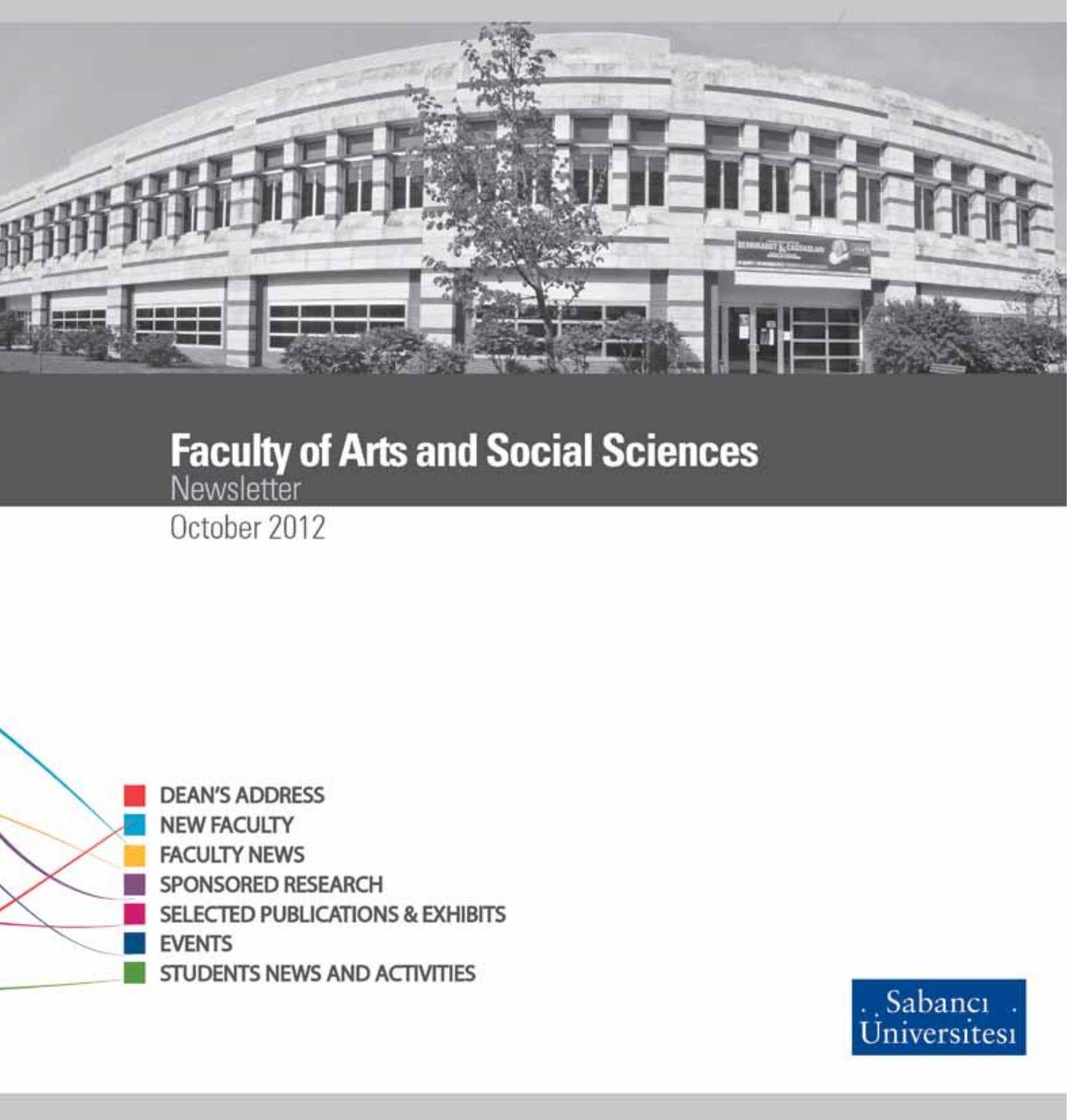## **DEAN'S FOREWORD**

Dear friends of FASS,

This newsletter compiles the academic activities in the Faculty of Arts and Social Sciences from May to September 2012. Inci Ceydeli and Tuğcan Başara have collected and organized the material and Meltem Müftüler-Baç has read a draft and helped with editing.

All the best wishes from FASS until the next issue.

**Mehmet Baç** Dean

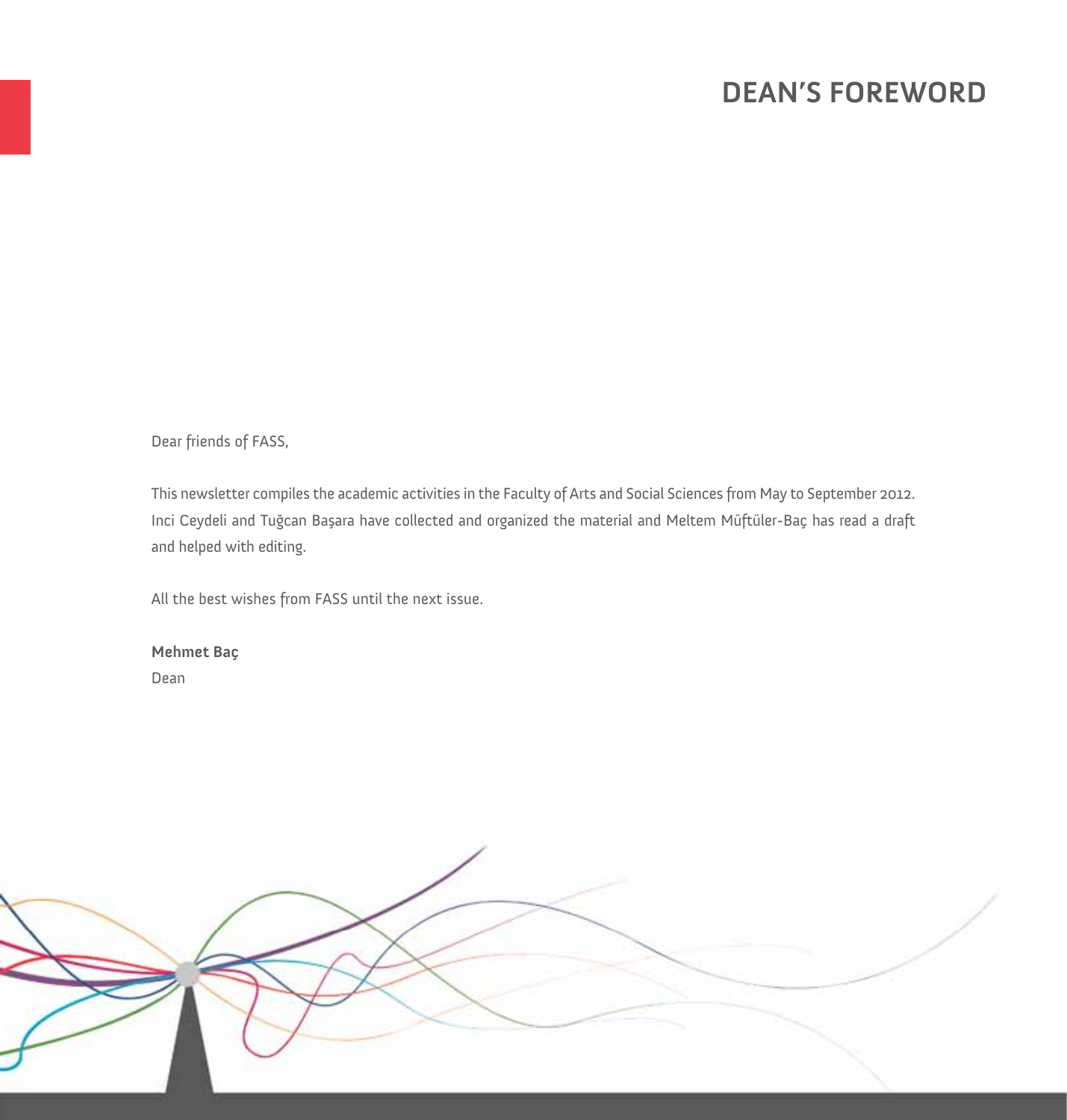## **NEW FACULTY**



**Arzu Kıbrıs** received her BS in Management from Bilkent University, MA in Economics from University of Rochester and her PhD in Political Science from Sabancı University in 2010. Prior to her doctoral studies, she worked at the Federal Reserve Bank of Cleveland as a research associate. Upon the completion of her PhD, she held a post-doc position in RECON, a 6th Framework project funded by the European Commission at Sabancı University. In 2011-2012, she was a visiting assistant professor in the Political Science Department at Duke University. Her fields of specialization are formal theory, international relations, and political violence. Within these fields, Arzu's research interests focus specifically on empirical analyses of the dynamics, as well as political, social, and economic effects of

ethnic conflicts, on applied game theory, and on the linkages between foreign and domestic politics. She published her work in the *Journal of Conflict Resolution, Public Choice,* and *International Studies Perspectives*. She is a recipient of TÜBİTAK doctoral and post-doctoral scholarships.



**Mustafa Oğuz Afacan** received his BA in Mathematics and Economics from the Middle East Technical University, his MA in Economics from Sabancı University and his PhD in Economics from Stanford University in 2012. His general area of interest is Microeconomic Theory, specifically, his areas of research are Matching Theory, Mechanism Design, Game Theory, Industrial Organization and Political Economy. He wrote his PhD dissertation on various observed manipulations in real life matching markets, and how to avoid these undesirable strategic behaviors.



**Olesya Blazhenkova** graduated from Moscow State University with MS in Psychology and from Rutgers State University with MA in Psychology. She received her PhD from George Mason University, and worked there as a post-doc after the defense of her dissertation. Between 2010- 2012, she was a postdoctoral research fellow at National University of Singapore. Olesya's research focuses on individual differences in visualization abilities and styles, from both theoretical and applied perspectives. Her research investigates the dissociation between different types of visualization among individuals of different ages and specializations. Olesya has conducted studies with children, college students and members of different professions that involved group, individual, quantitative and qualitative assessment.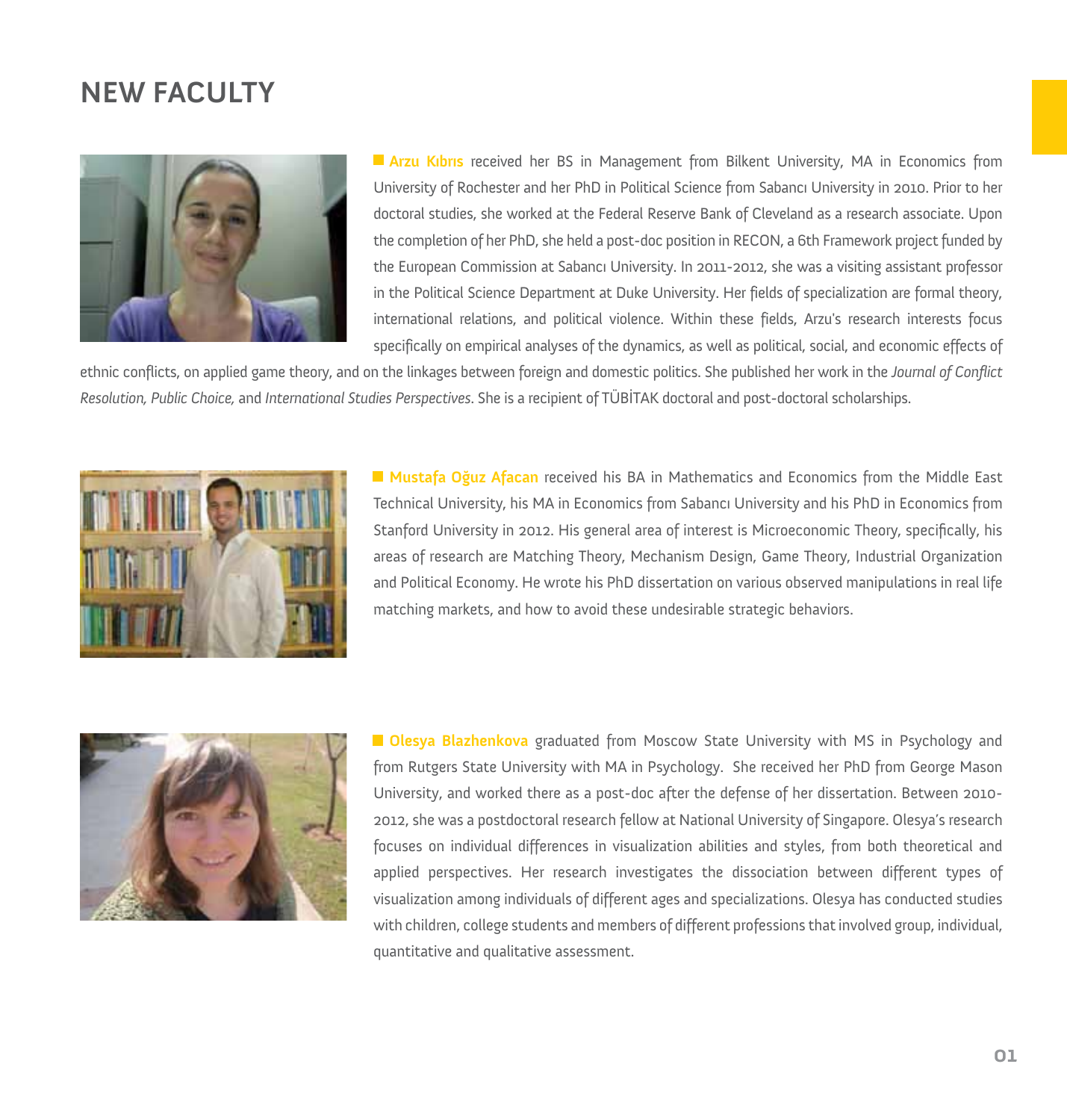# **FACULTY NEWS**

FASS launched its new honors minor programs, **Philosophy** and **Psychology**. These two minor programs are expected to enrich the scope of studies available to our BA students. Applications to the programs started in Fall 2012.



**Philosophy** minor program equips the students with a strong background in Philosophy and develops their critical thinking skills. Students are introduced to the history of philosophy and contemporary philosophical issues, and equipped with the skills of interpretation and critical reasoning requisite for understanding and arguing about these issues. The program is recommended to all students with wide and flexible career objectives, in particular to those who consider graduate studies in philosophy as well as in humanities and social sciences.



**Psychology** minor program builds a strong base in Psychology, develops a scientific understanding in a wide range of its subfields, and introduces the students to the contemporary issues and research questions that are relevant to a variety of disciplines. The minor program in Psychology is a perfect choice for those who wish to analyze and develop an understanding of individual psychological processes for overall career goals, those who are interested in pursuing graduate studies in psychology and cognitive science.

Leonardo Electronic Almanac (LEA) edited by **Lanfranco Aceti** received *Ars Electronica's Honorary Mention* which is the most prestigious international award in the field of digital art and media. Leonardo Electronic Almanac's exhibition *The Body Is A Big Place* has received the 2012 Prix Ars Electronica Honorary Mention in the Hybrid Art category. The exhibition, featuring the works by *Peta Clancy* and *Helen Pynor* was curated by Vince Dziekan (LEA Digital Media Curator).

LEA is produced in collaboration with Sabancı University, Leonardo/ISAST, The MIT Press, Goldsmiths College, Kasa Gallery, and FACT Liverpool. LEA Digital Media



Exhibition Platform Curatoriate is composed of Lanfranco Aceti, Christiane Paul, and Vince Dziekan.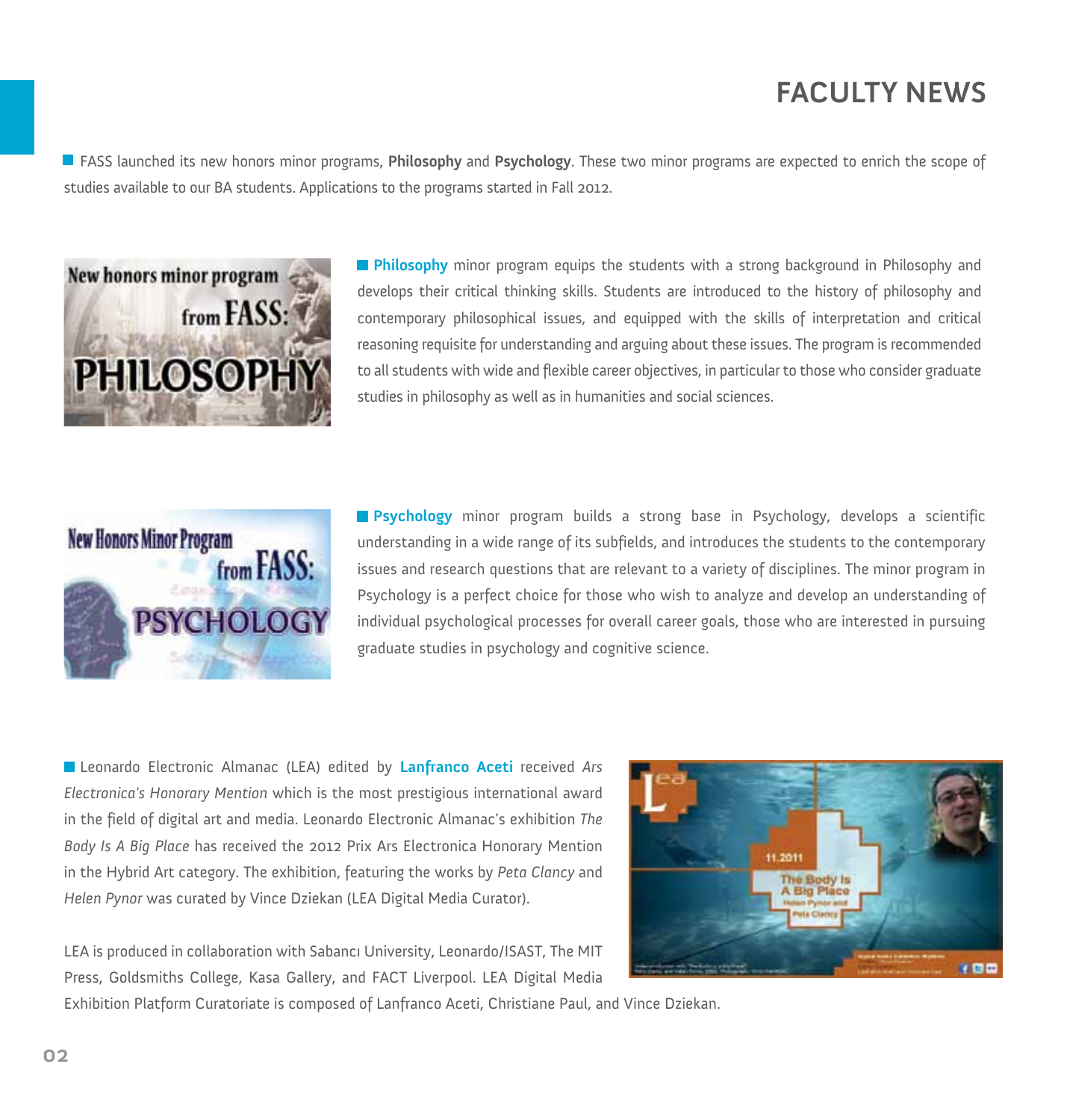# **FACULTY NEWS**



The Prime Minister of Finland **Jyrki Katainen** delivered a lecture on April 19 2012, as a guest of Sabancı University's Faculty of Arts and Social Sciences within the framework of a two-day official visit to Turkey. A large audience consisting of faculty members, staff and students, including the Erasmus exchange students from Finland, attended the lecture.

His lecture titled "The Finnish View on European Economic Perspectives and EU-Turkey Relations" focused on the EU members in the debt crisis. He also highlighted the role of an innovative approach to exports for attaining competitiveness in the global market and stressed the value of education.

**Teri Murphy**led a group of thirteen MA students in Conflict Analysis and Resolution Program in a study visit to Bosnia-Herzegovina between July 13 and August 3, 2012. This 3-week program was based in Sarajevo, Bosnia where intense international efforts to stabilize and rebuild the region were underway for the past 16 years.

The participants learned about postwar state reconstruction, social reconciliation, and peace building through an analysis of international humanitarian law, transitional justice paradigms, trauma theories, as well as the role that religion plays in the escalation and cessation of violence. *Bosnia-Herzegovina Study Abroad Program* offered an excellent contemporary laboratory for the challenges of successful nation



building within a conflict-ridden society. Students met with a variety of conflict resolution experts, ranging from policy analysts, ICTY investigators, education reformers, military integration experts, religious peace builders to struggling grassroots activists and artists.

Our Board of Trustees awarded **Ahmet Evin** and **Bahri Yılmaz** with the "Emeritus Faculty Member" title, to be effective upon their retirement from the University on 31 January 2013. This title is awarded in recognition of their distinguished service to Sabancı University, the scholarly community and society.



**Alex Wong** was awarded 6 Bronze Medals at the EPSON International Photographic Pano Awards in May 2012.

**Murat Germen**'s artwork titled "Muta-morphosis #116" was auctioned and sold by Christie's at the Modern and Contemporary Arab, Iranian and Turkish Art Auction Part I in April 2012, Dubai.

**Murat Germen** was interviewed by Empty Kingdom, one of the leading contemporary art blogs in the world. The interview was published online in July 2012. His artwork series titled "Mutamorphosis" was also featured at the British contemporary photography magazine 'Vignette's issue #5.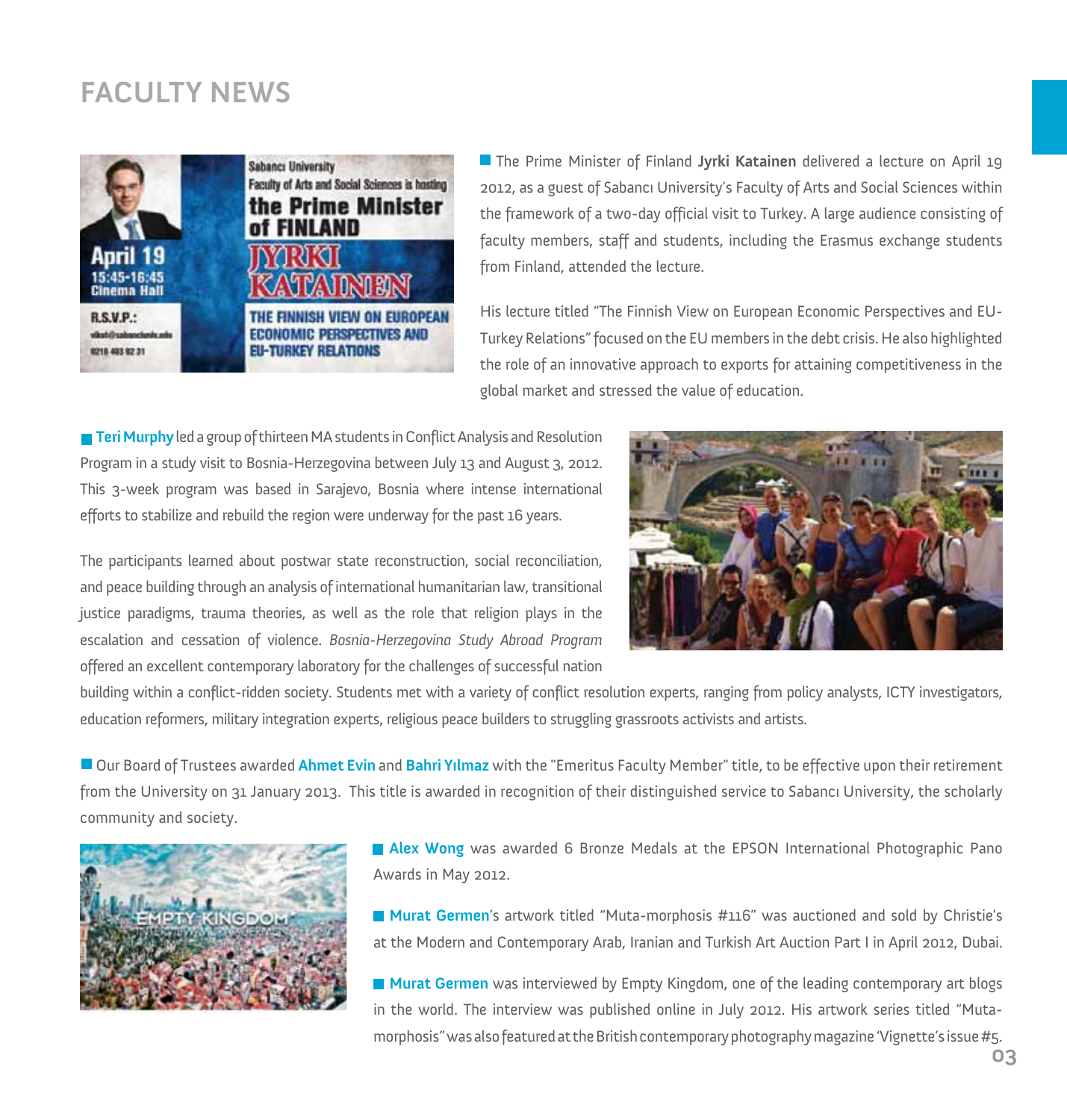# **SPONSORED RESEARCH**



**Ersin Kalaycıoğlu** is participating in the International Social Survey Program (ISSP), funded by TÜBİTAK Participation Program for International Projects 1011. This is a cross-national collaborative program involving 45 countries, which annually conduct surveys on modules.

The modules are: Family, Work, and Gender Roles (2012), Nationalism (2013), Citizenship (2014). The study will rely on survey techniques established by the ISSP standards and reliability. The nationally representative Turkish survey sample is to be around 1500 adults to be drawn from both the urban and rural areas of the country. For this purpose, a random sample of 1500 adults will be

taken from the Turkish Statistical Institute out of the twelve regions determined by the institution and the survey will be conducted accordingly.

In 2012 Family, Work and Gender module will be carried out in Turkey, as well as in 45 different countries of the world. The formerly asked questions will be used together with new questions added on the division of labor between the spouses, attitudes toward having and rearing children, official marriages versus cohabitation, from moral to financial characteristics of forming and maintaining families.

In 2013 the module on Nationalism will be administered in the 45 countries taking part in the ISSP. The questions will incorporate the formerly asked questions that have performed as valid and reliable measures of national feelings, attitudes and beliefs. New questions will be on the way democracy works, its political influence in the world, country's economic achievements, its social security system, its scientific and technological achievements etc. These questions will be used to measure an Overall National Pride Index for countries.

In 2014 the ISSP has decided to conduct a study of Citizenship (Citizen – State Interface). Workshops will be held by those delegates selected from the general council of the ISSP to work on the questions asked in the 2004 Module on Citizenship. Their evaluations and the proposed questions will be provided to all the members by early 2013 including the questions pertaining to democratic values, interest in politics; personal trust in politicians and people; political discussions with friends, estimation of political influence possibilities; functioning of democracy at present, in the past and in the future; frequencies of media use etc.

**Abdurrahman Aydemir** received TÜBİTAK Research Grant 1001 for a project on "Gender Differences in Education in Turkey: Primary and Lower Secondary School Period and High School Transition" for 2012-2015.

There are huge gender differences in educational attainment in Turkey. Existing studies in this context generally focus on gender differences in education levels of the adult population and analyze the related socioeconomic factors. Eliminating these differences requires an understanding of the factors that breed them and, in particular, an understanding of the stages of education when the differences between genders start emerging. This project's goal is to analyze the gender differences at different stages of primary and high school education and the associated role of school and family related characteristics.

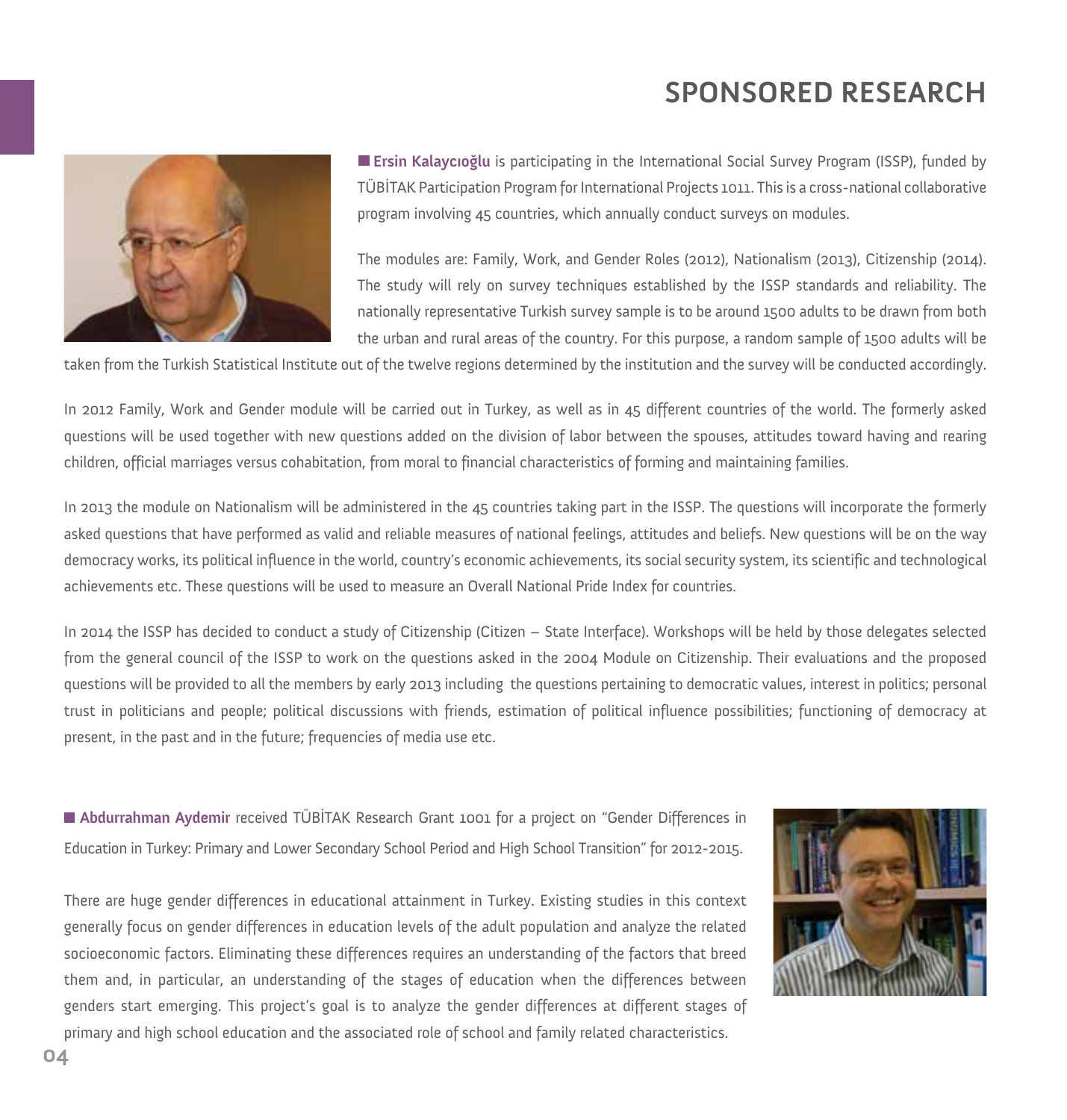## **SPONSORED RESEARCH**



**Remzi Kaygusuz** received the prestigious TÜBİTAK Career Grant. TÜBİTAK National Young Researchers Career Development Programme will fund Remzi's project on "Households and the Welfare State" for 2012-2014.

Social insurance policies are designed to support families who go through economic hardship. This project aims to evaluate implications of three common public policies on labor supply, allocations, and welfare. The focus will be on cash transfers to households with income below a threshold level, progressive income taxation, and childcare subsidies. The paper will build a general

equilibrium model with heterogeneous two-earner and single-earner households who face idiosyncratic income shocks, where the members of the households make labor supply decisions along both intensive and extensive margins. The calibrated model will be consistent with observations on gender and skill premia, labor force participation of married females across skill groups, and the structure of marital sorting.

**Selçuk Özyurt** received the prestigious TÜBİTAK Career Grant with his project titled "Advantages and Disadvantages of Building Reputation and Trust in Commercial Relations" for 2012-2014.



This project aims to examine the effects of these two notions on market outcomes and analyze their advantages and disadvantages. Policy and market makers, who aim to design markets so that they operate more efficiently and effectively, can utilize the findings of this project. Under this main framework, the project aims to provide solutions, in a theoretical platform, for two specific problems.



**Meltem Müftüler-Baç** recieved a FP7 grant under the European Commission's FP7 SSH Cooperation Program. The project is entitled "MAXCAP: Maximizing Europe's Integration Capacity: Lessons and Prospects for Enlargement'. The project has 8 international partner institutions including SU and is co-coordinated by the Free University of Berlin and University of Leiden. The research team from Sabancı University consists of **Meltem Müftüler-Baç** as the project leader, **Brooke Luetgert**, **Arzu Kıbrıs** and **Emre Hatipoğlu**.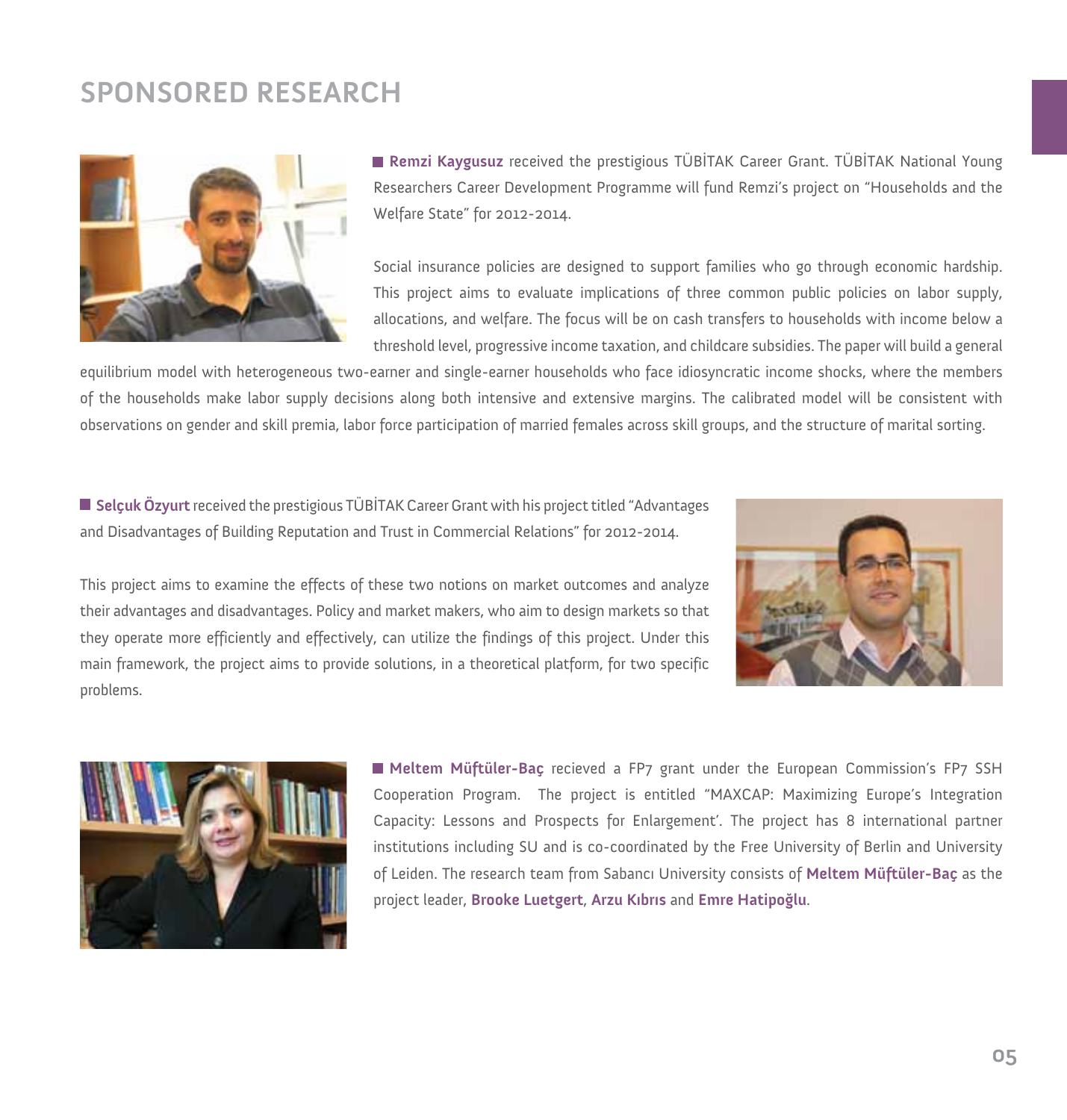## **SELECTED PUBLICATIONS**

#### **Selected Journal Articles**

**Ayhan Akman**, "Beyond the objectivist conception of civil society: social actors, civility and self-limitation", *Political Studies,*  Vol.60, No.2, June 2012, 321-340 (SSCI)

**Remzi Kaygusuz**, Nezih Güner and Gustavo Ventura, "Taxing women: a macroeconomic analysis", *Journal of Monetary Economics,*  Vol.59, No.1, January 2012, 111-128 (SSCI)

**Ersin Kalaycıoğlu**, "Kulturkampf in Turkey: the constitutional referendum of 12 September 2010", *South European Society and Politics* (Sp. Iss. SI), Vol.17, No.1, March 2012, 1-22 (SSCI)

**Işık Özel**, "The politics of de-delegation: regulatory (in)dependence in Turkey", *Regulation and Governance,* Vol.6, No.1, March 2012, 119-129 (SSCI)

**Saygın Salgırlı**, "The rebellion 1416: recontextualizing an Ottoman social movement", *Journal of the Economic and Social History of the Orient*, Vol.55, No.1 2012, 32-73 (SSCI)

**Saygın Salgırlı**, "Orthodoxy, dissent, and politics in medieval France and Anatolia: a comparative perspective", *The Medieval History Journal,* Vol.15, No.1, April 2012, 63-102 (AHCI)

#### **Selected Book Publications**

**İzak Atiyas**, **Tamer Çetin** and **Gürcan Gülen. Reforming Turkish Energy Markets: Political Economy, Regulation and Competition in the Search for Energy Policy, New York: Springer, 2012**

Turkey has been reforming its energy markets since the 1980s, culminating in two major bills in the early 2000s. The country has restructured electricity and natural gas markets, establishing an independent regulatory agency (EMRA) and passed legislation on renewable and nuclear energy. With these regulatory reforms, Turkey, as a candidate country for accession to the European Union (EU), has aimed to direct the energy markets to a more competitive environment in parallel with EU energy directives. This book contains an analysis of regulatory reforms in Turkish energy markets (electricity, natural gas, renewable and nuclear energy), the impact of these reforms on country's energy portfolio and role in global energy trade, especially between the EU, the Caspian, Caucasus, and Central Asia. Finally, the book concludes with recommendations for Turkish energy policy.



The authors are expert scholars who have written extensively on Turkish regulatory reform and energy economics and who have broad knowledge of global energy market dynamics. The book will be a unique guide for those concerned with the different areas of the Turkish economy and international audiences interested in energy markets of Turkey and surrounding regions, making the book of interest to not only researchers in academia but also industry practitioners, regulators, and policy makers.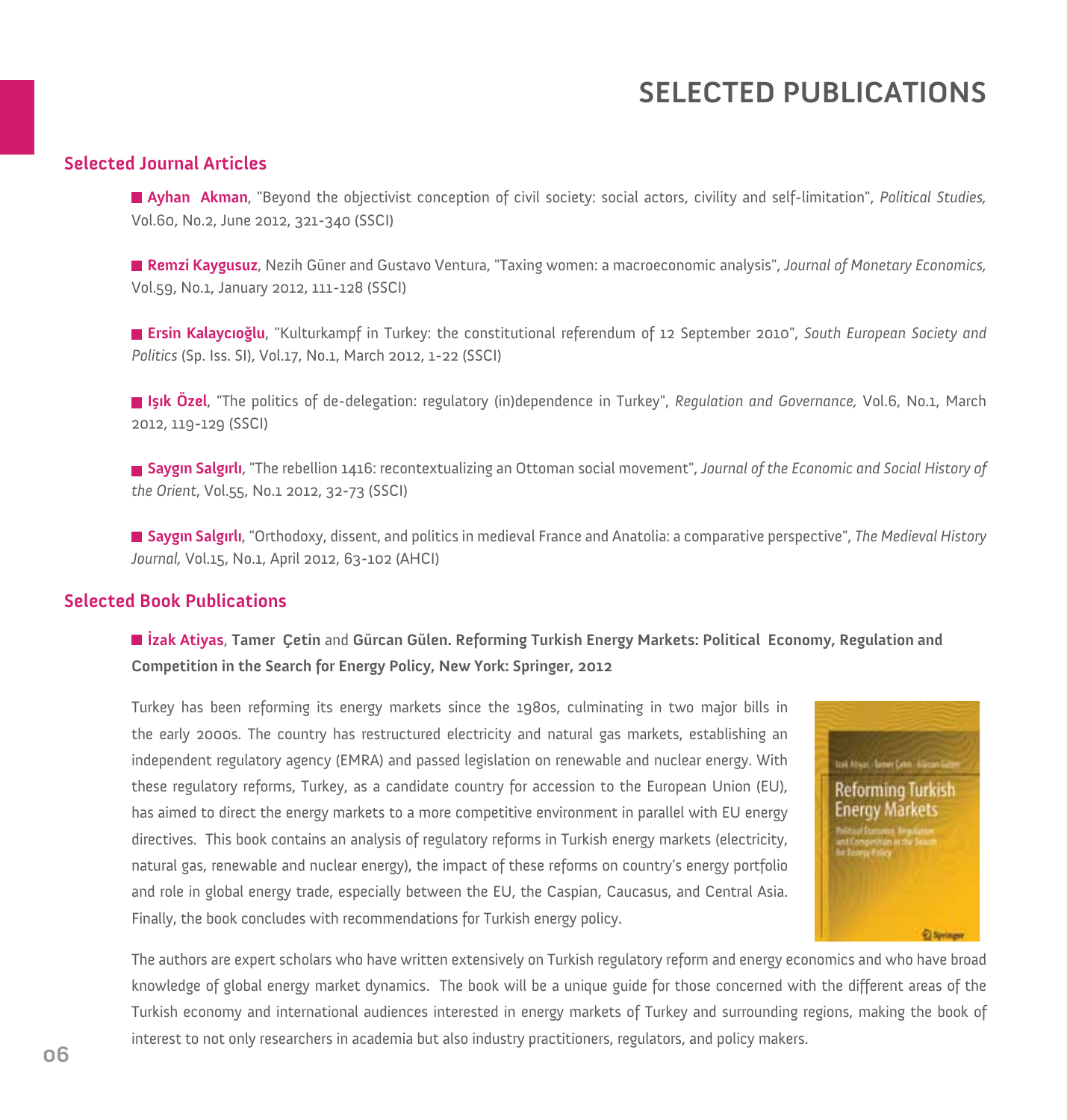# **SELECTED PUBLICATIONS**

**Ayşe Kadıoğlu, Kerem Öktem and Mehmet Karlı (eds.). Another Empire? A Decade of Turkey's Foreign Policy Under the Justice and Development Party, İstanbul: Bilgi University Press, 2012**

Are Turkey's new hegemons, the conservative elites of the Justice and Development Party and their allies, following a 'neo-Ottoman' foreign policy geared at recreating the Empire? Is Turkey steering away from the "West" and into the troubled waters of Middle Eastern conflict politics? How seriously do we need to take the allegations of Turkey's "change of axis"? And what does this mean for Turkey's neighbours in the West and East?



The authors of Another Empire? address these burning questions from different conceptual and political points of departure. Their answers are varied, but they do agree on one thing: There is certainly

no reason to panic, and no "change of axis", even though there is a need for a critical discussion of the current state of affairs!

The empirical wealth and analytical insight displayed in the twelve chapters of this volume, with a foreword by Baskın Oran, a detailed introduction by Ayşe Kadıoğlu and Kerem Öktem, and an epilogue by Kalypso Nicolaïdis, illustrate clearly the complexity of Turkey's *domestic and international transformation, while distinguishing between policy areas of continuity and those of change.*

Focusing on the decade of Justice and Development Party (JDP) rule from 2002 to 2012, Another Empire is a comprehensive and timely exploration of Turkey's foreign policy and changing place in the world. The conceptual avenue of critical inquiry, which the editors of Another Empire propose is particularly helpful in the study of Turkey's relations with its key allies, as well as with its western and eastern neighbours.



#### **Cemil Koçak Tarihçinin Eleği, İstanbul: Timaş Yayınları, 2012**

Sabancı University faculty member Cemil Koçak, one of the names that come to mind when it comes to recent history, once again puts his finger on significant historical issues…

With his rigorous research perspective well-known by his readers, Cemil Koçak focuses on historians and historiography in The Historian's Sieve. Koçak writes on the genre of book reviews. He examines whether the procedure of "book reviews" in Turkish historiography fulfills the intended definition of this genre, and demonstrates the inadequacies of critical writing in Turkey as well as aiming at a road map of how a researcher with his "historian" identity should weave the threads of Turkish history through examples.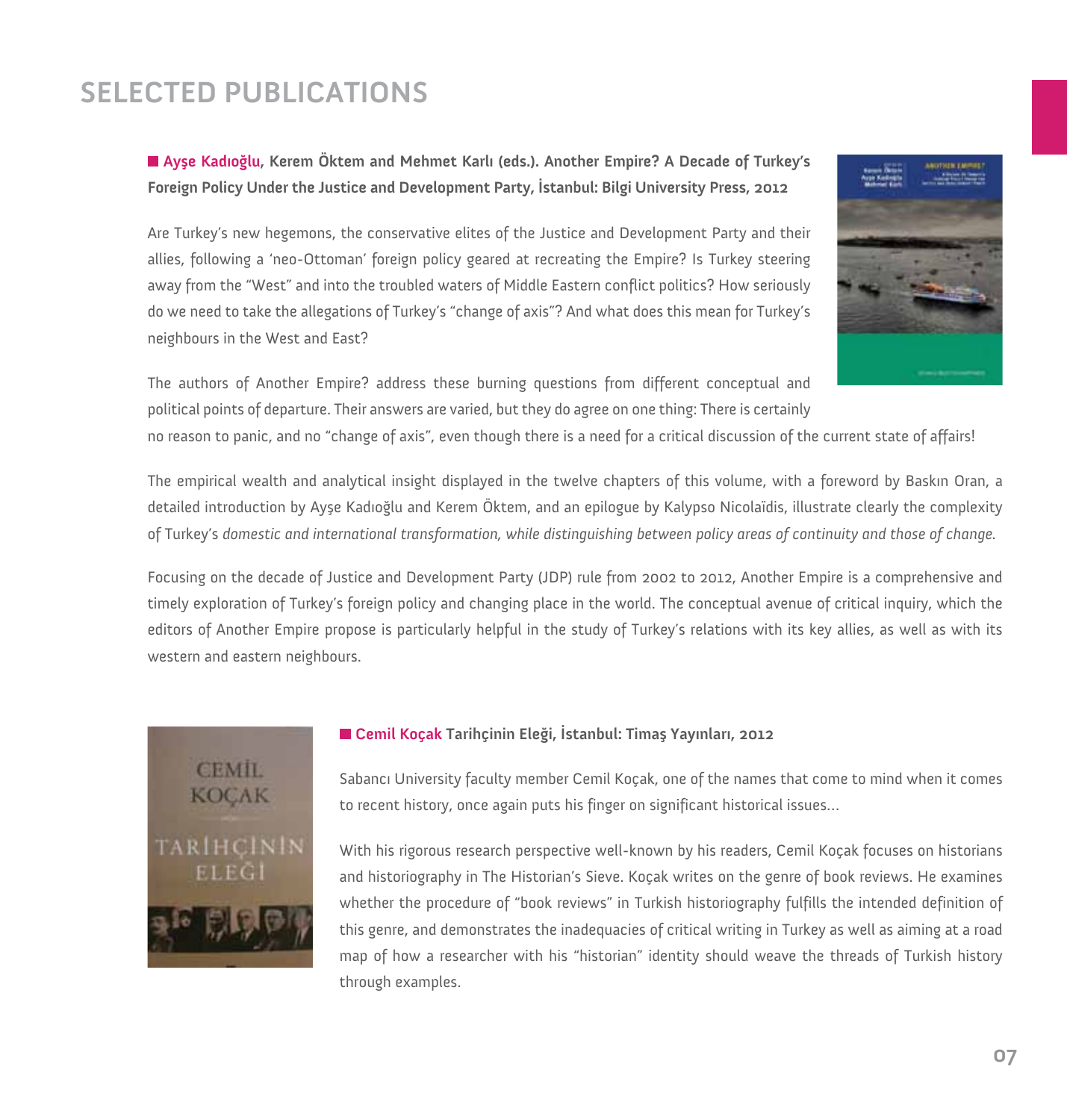# **SELECTED PUBLICATIONS**

Emphasizing once again that the past is in the details, Koçak shares his critique of "history" and "historiography" through several well-known names from recent history and works written about them. Several figures from Latife Hanım to Talat Paşa, Celal Bayar to CHP, as well as a range of issues from the National Chief period and the pains of transition to the multi-system to Turkish foreign politics during the Cold War await the reader in the history sieve of Cemil Koçak.



**Alex Wong Mindscapes: Photographic Encounters, Singapore: 2902 Gallery, June 2012.**  Permanent collection at Kiyosato Museum of Photographic Arts, Japan

This is a collection of photographic ruminations that summarizes the ongoing explorations by Alex Wong in past decade. The observations and reflections are the artist's interrogations into the known and the unknown, the direct and complex thoughts that transpires within the human mind. Each series is the outcome of keen reasoning and contemplation, and it is this demanding and intricate critical thinking tha marks the definite character in Alex's works. Most notably, this notions on duality and visual perception leads us to question the relationships of the world, especially that between human and nature.

## **EXHIBITIONS BY FACULTY MEMBERS**

**Alex Wong**, "In and Out of the Mist," solo exhibition was displayed at various countries:

- Griffin Museum of Photography, 18th Annual Juried Exhibition, Winchester, Massachusetts, 19 July - 2 September 2012
- Arles Photography Open Salon, Galerie Huit, Arles, 2 July 23 September, 2012
- The Royal Photographic Society of England, 155th International Print Exhibition 2012, London, July 2012 - May 2013
- • Kuala Lumpur International Photo Awards, Warehouse Gallery, Kuala Lumpur, Malaysia in 2 - 17 June 2012



**Alex Wong**, "Community at Risk", International Conservation Photography Awards, Burke Museum of Natural History and Culture, University of Washington, Seattle, June 2012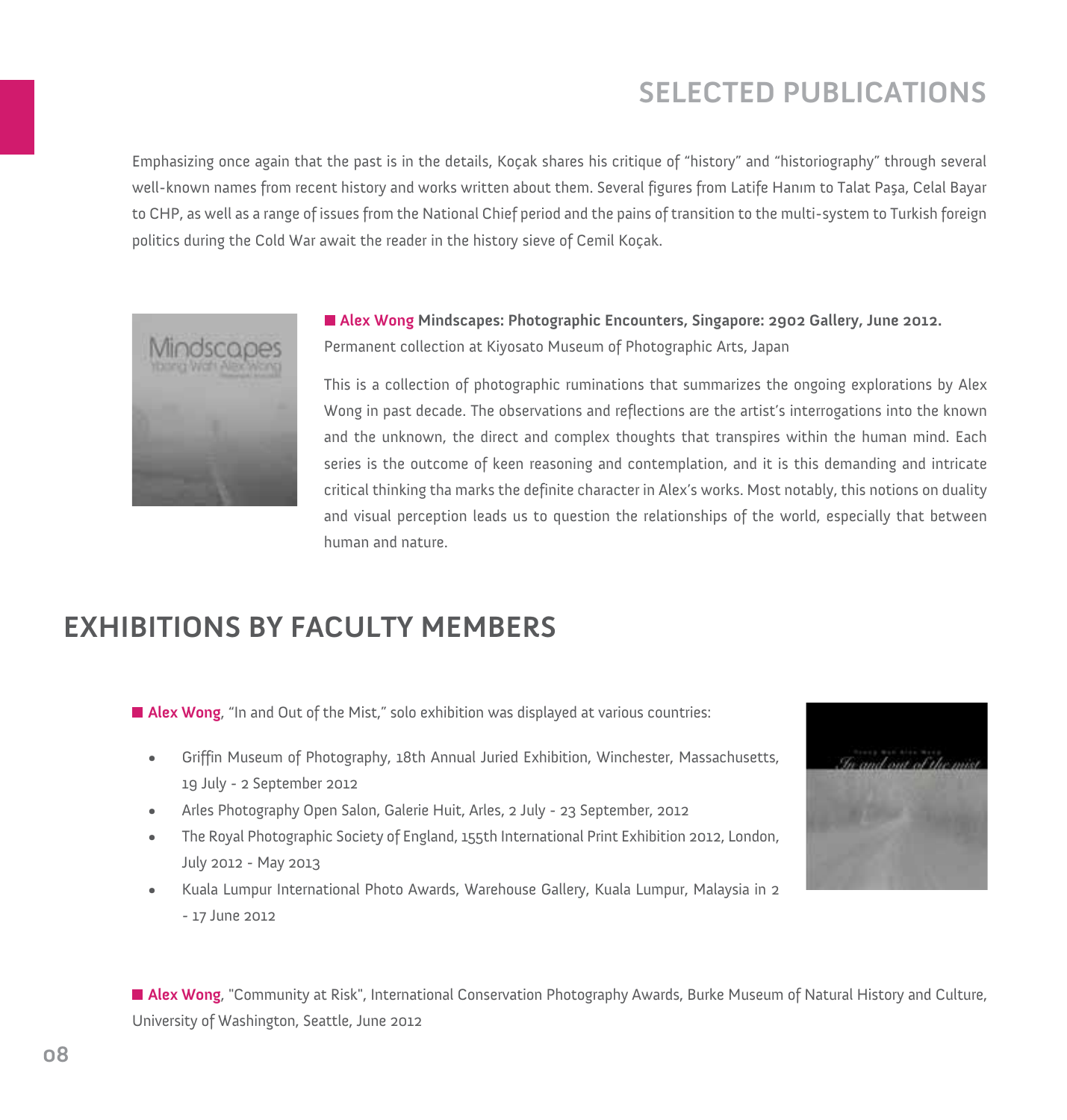# **EXHIBITIONS BY FACULTY MEMBERS**

**Murat Germen,** "Ali's Koço" group exhibition, Milli Reasürans Art Gallery, İstanbul, June 2012

**Murat Germen** has exhibited artworks at various international contemporary art fairs:

- VIP Art Fair's VIP Photo (online) / July 12 August 12, 2012 at Rosier Gallery
- The SoloProject Basel / 13 17 June, 2012 at C.A.M Gallery, Istanbul
- artMRKT San Francisco May 17 20, 2012 at Rosier Gallery





**Selçuk Artut**, "Soundworks" group exhibition, The Institute of Contemporary Arts, London, 19 June - 16 September, 2012

One hundred new sound works have been produced by artists from all over the world. Selected by the curators and art institutions worldwide, the artists have been invited to submit a sound work, taking its stimulus from themes evoked in Bruce Nauman's Days, presented concurrently in the lower gallery, as part of the institute' season on sound. Selcuk is participating with a new sound artwork named 107 people. 107 people counting numbers from 1 to 100 in English.

**Stephanie Paine**, "Transfer", group exhibition, Kare Art Gallery, June 14 - July 30, 2012

Transfer features the work of four artists who explore the many ways we interpret and perceive the world. The exhibition focuses on how one's cultural background, education, and knowledge shapes memory, experience, and judgments. Stephanie's photographic series Pack, informed by the memories of her childhood dogs, explores her relationship with the street dogs in İstanbul.



**Wieslaw Zaremba**, "Journeyman 3" solo exhibition, FASS Art Gallery, June 16- 30, 2012

**Wieslaw Zaremba** and **Alex Wong**, "Stad i Z Powrotem", Painting and Photography, Gdansk Society of Friends of Art, August 23 - September 23, 2012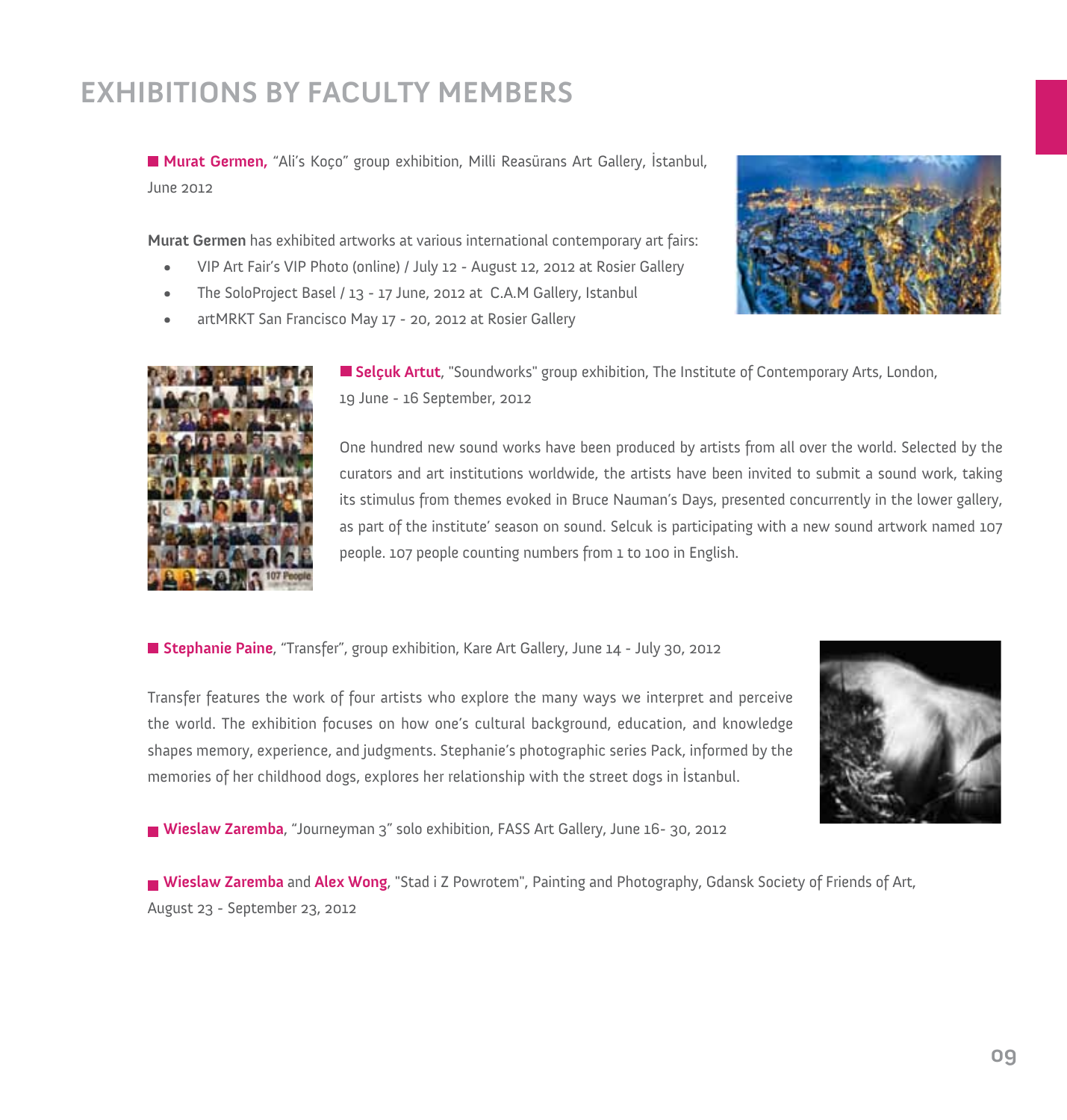The **Özgür Proje** is a student project contest among first, second, and third year students who have either not yet decided on their program choices or are registered in FASS programs. Projects designed and budgeted by the students are funded by FASS.

2012 projects supported by FASS within the framework of the Özgür Proje are:

- *• Talha Can İşsevenler*'s "Akademik Yayın Projesi"
- *• Alican Ayçiçek* and *Veli Başyiğit*'s "Devletlerin Anadili Politikaları ve Bu Politikaların Bireyler ve Toplumlar Üzerinde Yarattığı Etkilerin Sözlü Tarih ve Mülakat Yöntemleri Kullanılarak Karşılaştırmalı Olarak İncelenmesi"
- *• Bilal Demir* and *Aysun Mutlu*'s "Eğitimde Cinsiyet Faktörünün Öğrencilerin Eğitim Sürecine ve Sosyal Yaşamına Etkisinin İncelenmesi"
- *• Öykü Elmas* and *Ezgi Küçükdeğer*'s "Evin Yoksa Sesin Yok"
- *• Ceren Bezzazoğlu*'s "Fareler ve Sanat Algısı"
- *• Tayfur Esenkaya* and *Ersin Çukurtaş*'s "Kolikolik: Eğitim-YAP Eğitim-BOZ"
- *• Ezgi Şiir Kıbrıs* and *Esra Bektaş*'s "Lise Eğitim Sistemi ile Üniversite Çağı Öğrenci Motivasyonu Arasındaki İlişki"
- *• Melis Maravent* and *Zeynep Gurur Akbaş*'s "Sabancı Üniversitesi'nin Erasmus Programı Kapsamında Tercih Edilip Edilmemesinin Altında Yatan Faktörler Nelerdir"
- *• Ayşe Irmak Şen* and *Gizem Şahin*'s "Eğitimde Usta-Çırak İlişkisi"

**Andrea Petö**, associate professor at the Department of Gender Studies at the Central European University, gave a lecture titled "Testimony and Emotionality: Methodological Problems of Studying Political Justice" on April 11, 2012. She also had a joint project with **Ayşe Gül Altınay**  funded by Central European University and Sabancı University joint research initiative for the 2012-2013 period.

■ On April 22-24, 2012 European studies students along with a select group of political science students visited the European Union institutions in Brussels and held meetings with officials from the European Commission and the European Parliament. Faculty members, from Faculty of Arts and Social Sciences, **Brooke Luetgert**, **Mustafa Halit Tağma** and **Emre Hatipoğlu** attended these meetings with the students. The Brussels study visit was a teaching and research activity supported by the Sabancı University Jean Monnet Centre of Excellence in European Studies under **Meltem Müftüler-Baç**'s supervision.





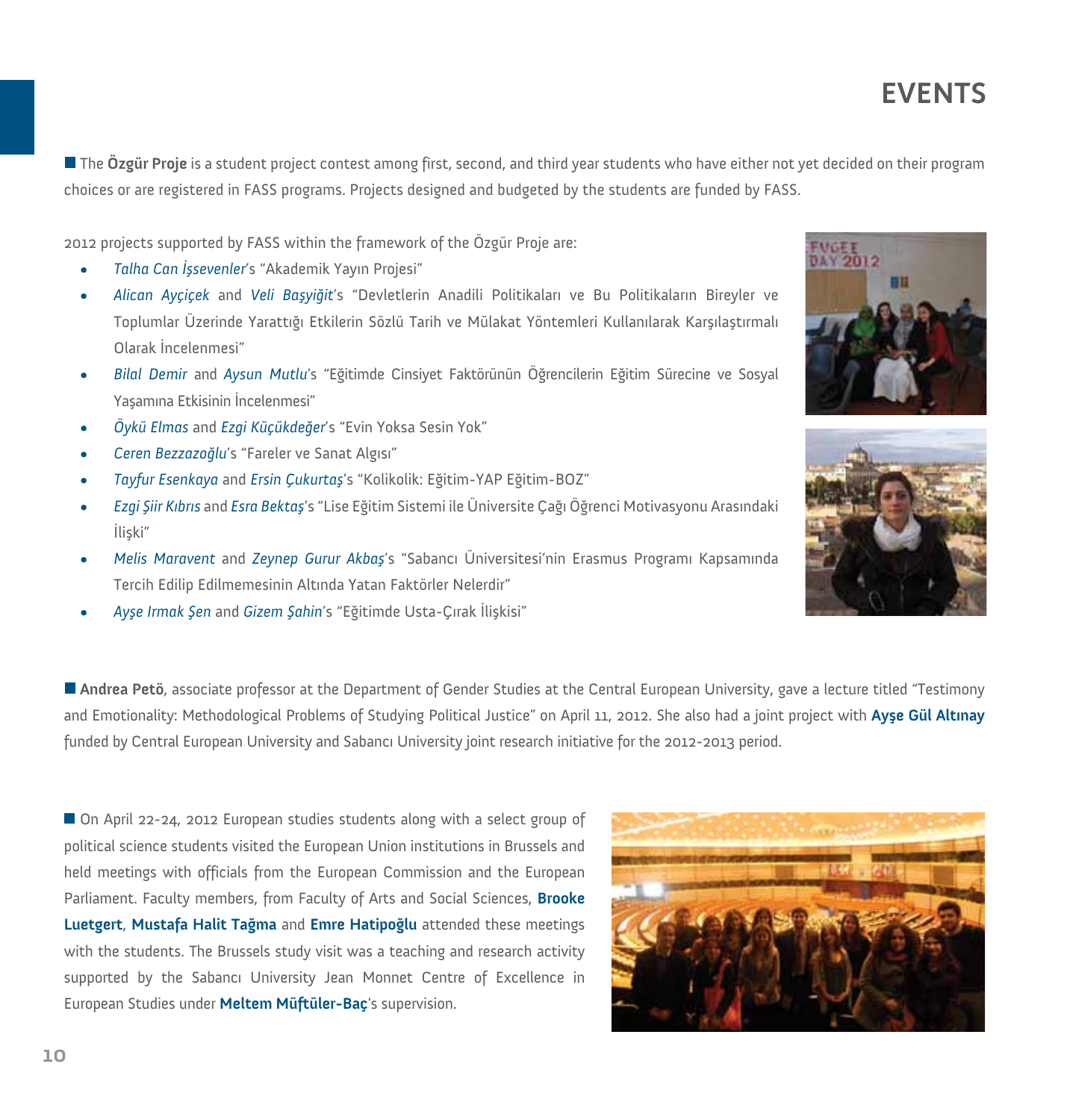**Ayşe Betül Çelik** and visiting researchers *Tessa Geraldine Diphoorn* and *Victoria Araj* organized an interdisciplinary conference "Interdisciplinary and Comparative Approaches to Ethnic Conflict: An International Symposium," in Karaköy Communication Center on 5-6 May 2012.

The conference, funded by the EU 7th Framework Marie Curie Action Programme "Sustainable Peace Building", aimed furthering the debates around the causes of ethnic violence, the impact of ethnic tensions and violence on different groups, and the challenges of regulating ethnic conflict on both a global and local scale. Participants from all over the world presented papers on a wide range of issues pertaining to such themes as ethnicity and religion, ethnicity and gender, reconciliation after ethnic conflicts, and ethnic conflict and diasporas. The conference was attended by students and faculty members from several Istanbul universities.





**Gender and Women's Studies Forum** organized a conference titled "Gendered Memories of War and Political Violence" in collaboration with Central European University which was held on May 22-23 at Cezayir Meeting Hall.

42 scholars from 20 countries came together in Istanbul for the conference organized by **Ayşe Gül Altınay** (SU) and **Andrea Petö** (CEU) in the framework of the CEU-Sabancı Joint Academic Initiative Project on Gendered Memories of War and Political Violence. The presenters included some of the leading scholars in the field of gender, memory and political violence, as well as an

impressive group of emerging scholars. The presenters were selected from among 106 applicants from 32 countries.

**The 5th Hrant Dink Memorial Workshop**, "New Forms of Social Protests" was held on May 25-26, 2012 at Cezayir Meeting Hall in collaboration with Sabancı University, Istanbul Policy Center, and International Hrant Dink Foundation. Throughout the workshop, a number of parallel events were organized in addition to a series of panels on this year's theme. FASS faculty members **Ayşe Gül Altınay**, **Sibel Irzık**, **Ayşe Kadıoğlu**, **Ateş Altınordu**, **Ahmet Faik Kurtulmuş**, **Halit Mustafa Tağma** and **Işık Özel** participated in the organizing committee of the workshop.

**Guest Lecturers for** CD 402 project studio course



VACD program, invited two guest lecturers for the VA 402 project studio course: **Rolf Sachsse** gave a lecture titled "Architecture in 3D worlds and in Computer Games" and **Mert Akbal** delivered his lecture titled "Blender Game Engine", both on May 28, 2012.

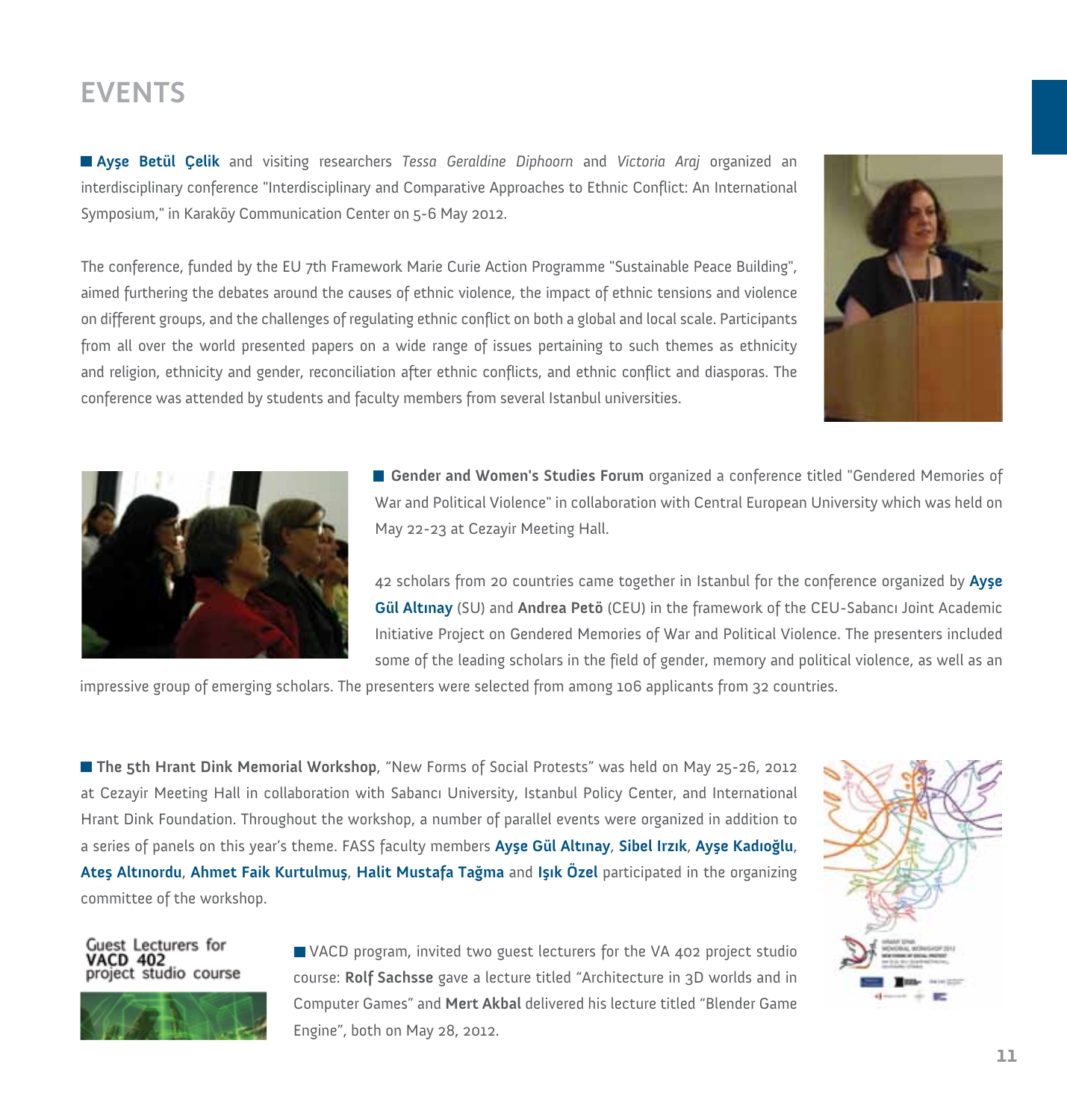Sabancı University, Boğaziçi University and French Anatolian Studies Institute came together to set up a series of annual lectures in order to commemorate *Stéphane Yerasimos*. This year, *The Stéphane Yerasimos Memorial Lecture 2012* was delivered by Emeritus Professor **Antony Molho** from The European University Institute to a large audience on May 29, 2012 at Boğaziçi University. The title of the lecture was "Communities and Identities in the Early Modern Mediterranean."





**SUCEES**, the Sabancı University Jean Monnet Center of Excellence, organized the *First Graduate Student Workshop on the European Union and New Global Dynamics* on June 1, 2012 at Sabancı University. A total of 16 papers by graduate students from Turkey and various EU instititutions was presented at the workshop. The workshop was organized and coordinated by **Meltem Müftüler-Baç.**

**Global Politics Summer School** co-organized by Global Politics Centre at Freie Universität,

Sabancı University, and the Hellenic Foundation for European and Foreign Policy (ELIAMEP) was held between June 4 – 17, 2012 at Sabancı University Karaköy Communications Center with the attendance of 24 graduate students from Greece, Turkey and Germany. **Meltem Müftüler-Baç**, **Fuat Keyman** and **Işık Özel** delivered lectures to the students along with German and Greek visiting lecturers.

This intensive short-term program provided students with an insight into German, Turkish, and Greek perspectives on regional transformations and tensions. The modules touched upon new approaches to global politics, the role of (new) media in politics and current developments in the EU, Turkey and close-by areas. The exchange of views and ideas equally included input from German, Turkish, and Greek academics and students.

The winners of **2012 Sakıp Sabancı International Research Award** on "Performance of the Turkish Economy during Global Crises" received their prizes on June 8, 2012 at Sabancı University Sakıp Sabancı Museum- The Seed. An international jury of five members including **İzak Atiyas** and **Hasan Ersel** from FASS reviewed all essay submissions.

The first prize was awarded to *Florian Misch* and *Atılım Seymen* from the Center for European Economic Research in Mannheim with their essay "The Effectiveness of Countercyclical Fiscal Policy in Turkey during the Recent Economic Crisis-Evidence from a Natural Experiment"; *Alessina Le Turco & Daniella Maggioni* from Universita



Politecnica delle Marche won the second prize with "The Micro Evolution of Trade and Turnover in Turkey under Global Crisis". Jury Award on Islamic Art and Culture went to Aga Khan Islamic Art and Architecture Chair at Harvard University, the late Oleg Grabar.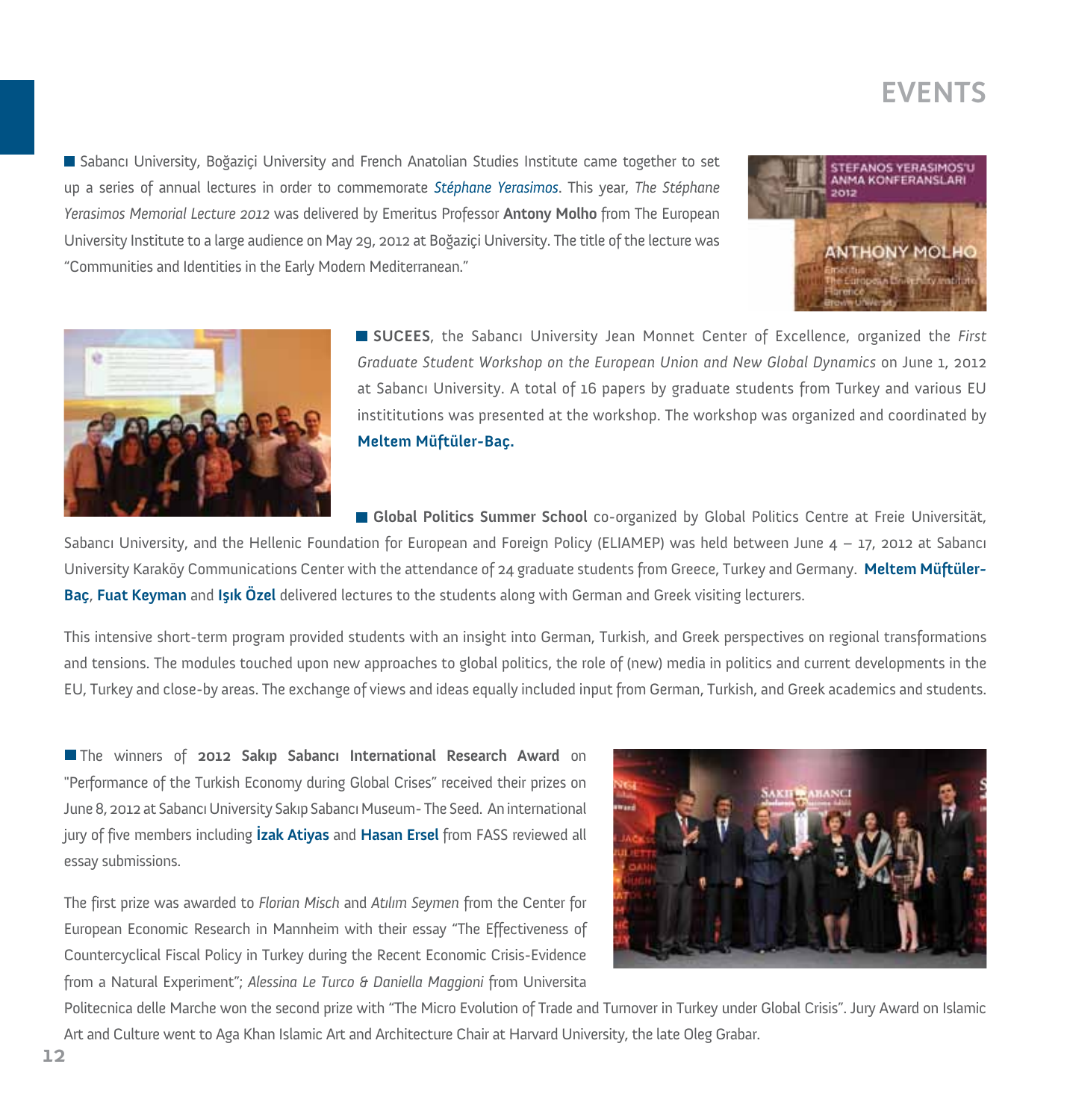

Sabancı University and Istanbul Policy Center organized a workshop on "The Varieties of Capitalism in Emerging Countries" which was held at the Karaköy Communication Center on June 9-10, 2012. The workshop was organized by **Işık Özel.**

**Onur Yazıcıgil** and **Alessandro Segalini** from İzmir University of Economics organized a workshop titled **ISType** (İstanbul Type

Seminars) on June 15-18, 2012 under the theme of "Transmit." The event consisted of a lecture and a series of workshops devoted to encouraging typographic literacy in Turkey. Moreover, ISType aimed to contribute to the development of a typographic heritage in Turkey through which future generations can explore and create further contributions to typographic design and practice.



This year's keynote speakers were: Award-winning type designer *Professor Gerard Unger*; prolific

writer and designer *Ellen Lupton*; Senior Curator of Contemporary Design at Cooper-Hewitt, National Design Museum; and *David Lemon*, Type Development Sr. Manager at Adobe.



Visual Arts and Visual Communication Design Program and Mechatronics Program organized a joint seminar by **Felix Hardmood Beck**, an art director at ART+COM. The lecture was held on July 31, 2012 at FASS.

Felix Hardmood Beck presented his lecture titled "The Disappereance of the Screen," a series of new and old works of ART+COM, including "Kinetic Sculpture" for BMW, "mobility" – a mechatronic installation consisting of 100 white prosthetic hands and mirrors for the World Expo Shanghai 2010, or the "Kinetic logo" for the German bank.

ART + COM works since 1988 on the future of New Media, designing and developing innovative media installations, environments, and architectures.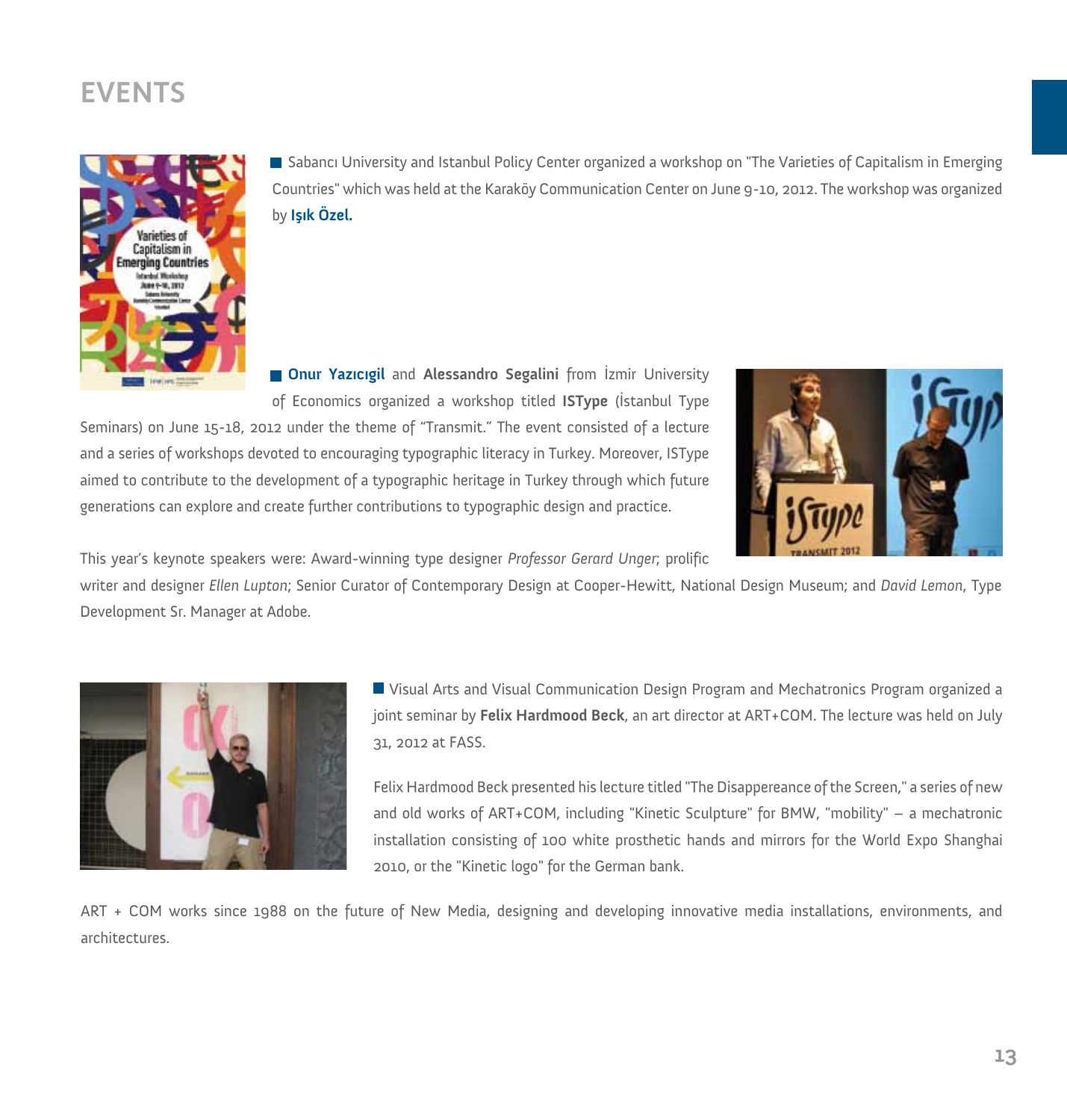At our KASA Gallery we showcased several exhibitions during Spring-Summer 2012 period.

**"İkon"** by Jeffrey Baykal-Rollins, realized in collaboration with the Leonardo Electronic Almanac, Goldsmiths College, Foundation for Art and Creative Technology, University of Westminster, and The New School from June 6 to July 8, 2012 at Sabancı University Minerva Han in Sabancı University Karaköy Communicatin Center.



*İkon* featured new drawings and installations by Jeffrey Baykal-Rollins as well as an art performance on the opening night at Kasa Gallery. The exhibition was composed of three interlinked sections: *Icon, Iconostasis,* and *Iconoclast,* each exploring the power invested in iconic images, both sacred and profane.



In August 2012, Kasa Gallery hosted the work of British artist Chris Meigh-Andrews's **In Darwin's Garden**, including his latest project: A site-specific, web-based installation on the grounds of Down House – the family home of naturalist Charles Darwin – in Kent, England. 'In Darwin's Garden' takes as its focus an old mulberry tree growing at the back of the house, which serves to represent the relationship between the domestic life of the Darwin Family, the garden as a site for Charles Darwin's careful and systematic observation of natural processes that he drew on in developing his theory of Natural Selection, and the slow but inevitable change in the cycle of life and the seasons. The work has been developed by the artist with the collaboration and assistance of Alan Summers (University of Chester) and Rowan Blaik (Head gardener, Down House).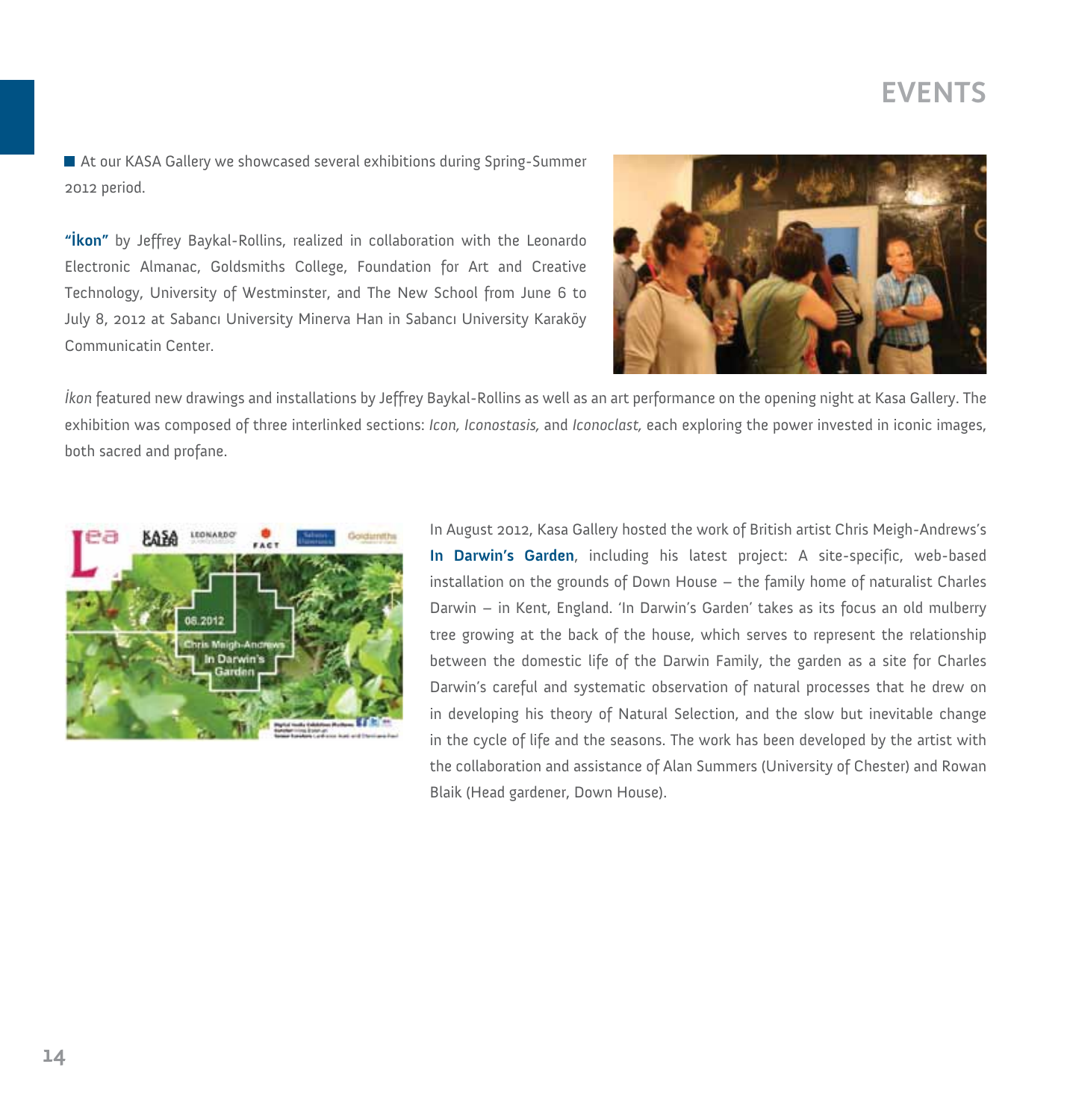# **STUDENT PROFILES**



#### **Aylin Aydın**

We are proud of our PhD graduate **Aylin Aydın** and her accomplishments. Aylin's paper, "Judicial Independence across Democratic Regimes: Understanding the Varying Impact of Political Competition", is accepted for publication in Law and Society Review, top in prestige among journals in the field of Legal Studies.

She also published another paper co-authored with Cerem I. Cenker, also our POLS PhD graduate "Public Confidence in the Government Empirical Implications from a Developing Democracy" in a very good journal, *International Political* 

*Science Review*, 33(2):230-250. We congratulate both Aylin and Cerem for their impeccable work in this paper.

Upon her graduation from the Conflict Resolution and Analysis program, Aylin was admitted to the PhD in Political Science. During her studies here, Aylin received a TÜBİTAK Scholarship. For the 2010-2011 academic year, she received a very competitive TÜBİTAK grant that supported her doctoral thesis research on judicial politics as a visiting research scholar at Emory University in the United States. Aylin has recently defended her Dissertation in June 2012.

We congratulate FASS faculty members who contributed to Aylin's accomplishments, in particular Aylin's supervisor Sabri Sayarı.



#### **Aybars Görgülü**

In 2012, Aybars published 2 book chapters, and an article.

Aybars's book chapter titled 'The Litmus Test for Turkey's New Foreign Policy: The Historical Rapprochement with Armenia', is published in *Another Empire? A Decade of Turkey's Foreign Policy Under the Justice and Development Party*, edited by K. Öktem, A. Kadıoğlu, M. Karlı (Istanbul Bilgi University Press). His second book chapter titled "Turkey and the South Caucasus in 2010" is published in *Caucasus 2010* (Caucasus Institute, Armenia, 2012). In addition, Aybars published his paper titled 'A dispute over Nagorno-Karabakh: A Protracted Conflict', in *Review of Armenia Studies*, 25:47-66.

In 2011, Aybars has contributed to the report on *Turkish Foreign Policy* published by TESEV and published another paper in French on Turkish foreign policy in *Geopolitique*. Aybars has been publishing steadily since 2009 on Turkish foreign policy in various internationally recognized outlets.

Aybars is now a known expert in Turkish foreign policy in the Caucasus, as well as Turkish-Armenian relations. Aybars has been working at TESEV, the leading think tank in Turkey on social and political matters while pursuing his PhD at Sabancı University. He is frequently invited to give lectures on his areas of expertise.

We congratulate Aybars for his continued productivity in research and publications and FASS faculty members who contributed to Aybars's accomplishments, in particular his supervisor Meltem Müftüler-Baç.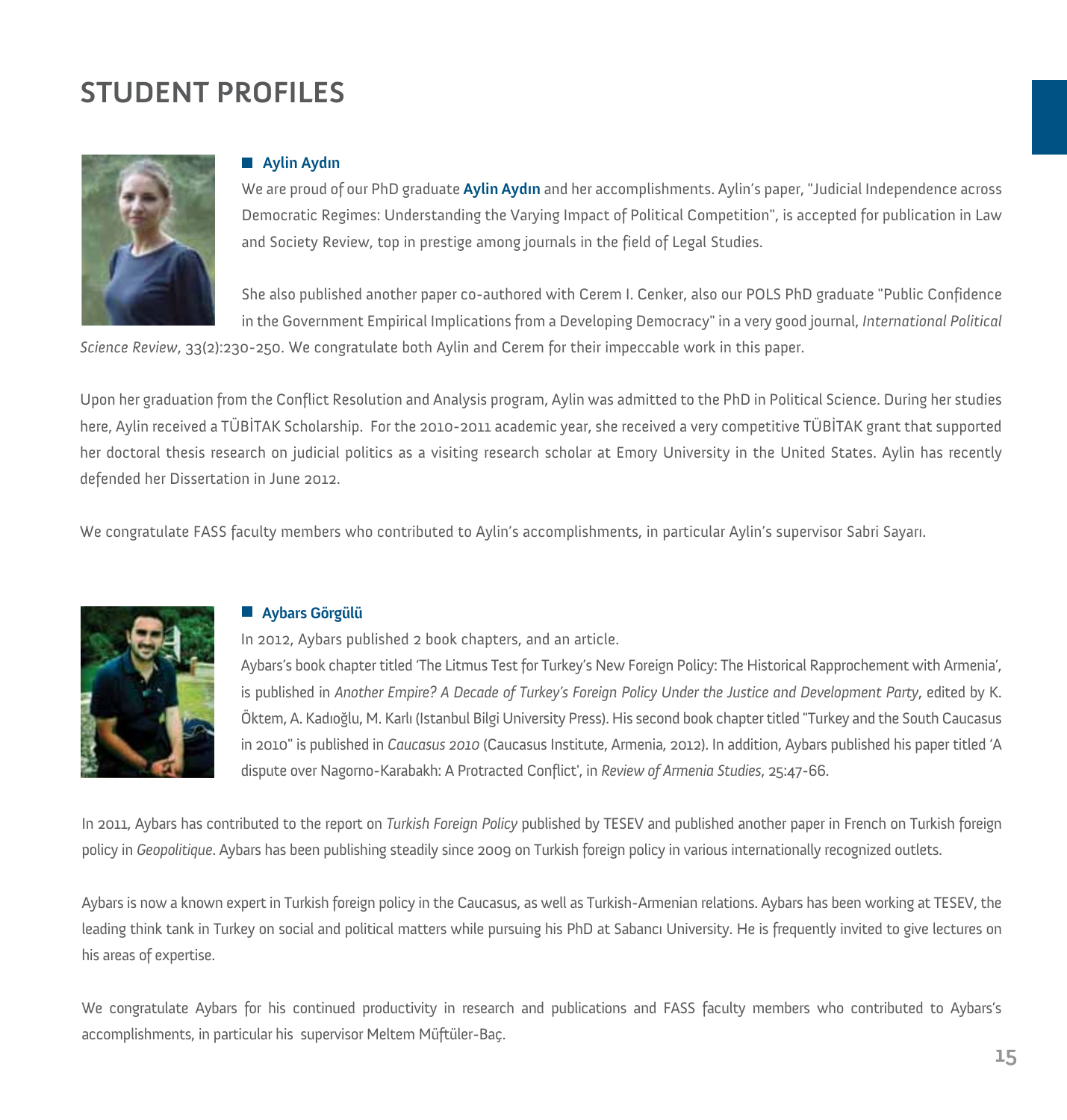#### **Awards and Student Success Stories**



Economics graduate (BA 2012) **Sevgi Şairoğlu** won a global competition on global civics. Sevgi Şairoğlu is one of the three students selected globally to win a global civics competition (by United Nations and the Open Society Institute). She flied to New York and Washington DC to meet with the board of the Brookings Institute and the United Nations Secretary General Ban Ki-Moon in August 2012.

■ *The Turkish Cultural Foundation* has awarded 14 scholars with its Fellowship in Turkish Culture and Art for 2012. Two of the four post-doctoral fellowships went to our history Ph.D. graduates - **Maximilian Hartmuth** (Ph.D., 2011) "In Search of the Provincial Artist: Networks, Services, and Ideas in the Ottoman Balkans and



the Question of Structural Change" and **Zeynep Nevin Yelçe** (Ph.D., 2011) "Ottoman Envoys in Venice in the Diary of Marino Sanuto (1496-1533)", while one of the ten dissertation research fellowships was awarded to one of our history MA graduates - **Hadi Hosainy** (MA, 2007) Ph.D. Candidate, History, University of Texas, USA, "Ottoman Law and Gender: The Bargaining of Women's Property Rights in Early-Modern Istanbul".

The TCF Fellowship Program was launched in 2007 and offers fellowships to Ph.D. candidates working on a dissertation related to Turkish culture and art, and to scholars who pursue post doctoral studies in the same area. Since its launch, 52 scholars have been awarded this TCF Fellowship. The TCF Fellowship is designed to support scholarship and publications on Turkish culture and art with the goal to increase knowledge on Turkey's cultural heritage.



Political Science Ph.D. student **Thomas Vitiello** (with Ali Çarkoğlu and Mert Moral from Koç University) received the *Elizabeth H. Nelson Prize*, for the Best Paper from a Society in Transition with the paper titled "Voter Advise Applications in Practice: Answers to Some Key Questions from Turkey" which was presented at the 2012 WAPOR annual conference in Hong-Kong on June 14-16, 2012. In this paper, they investigated the effect of the media events that promoted the Turkish Voter Advice Application website (www.oypusulasi.org) in the 2011 Turkish Parliamentary elections.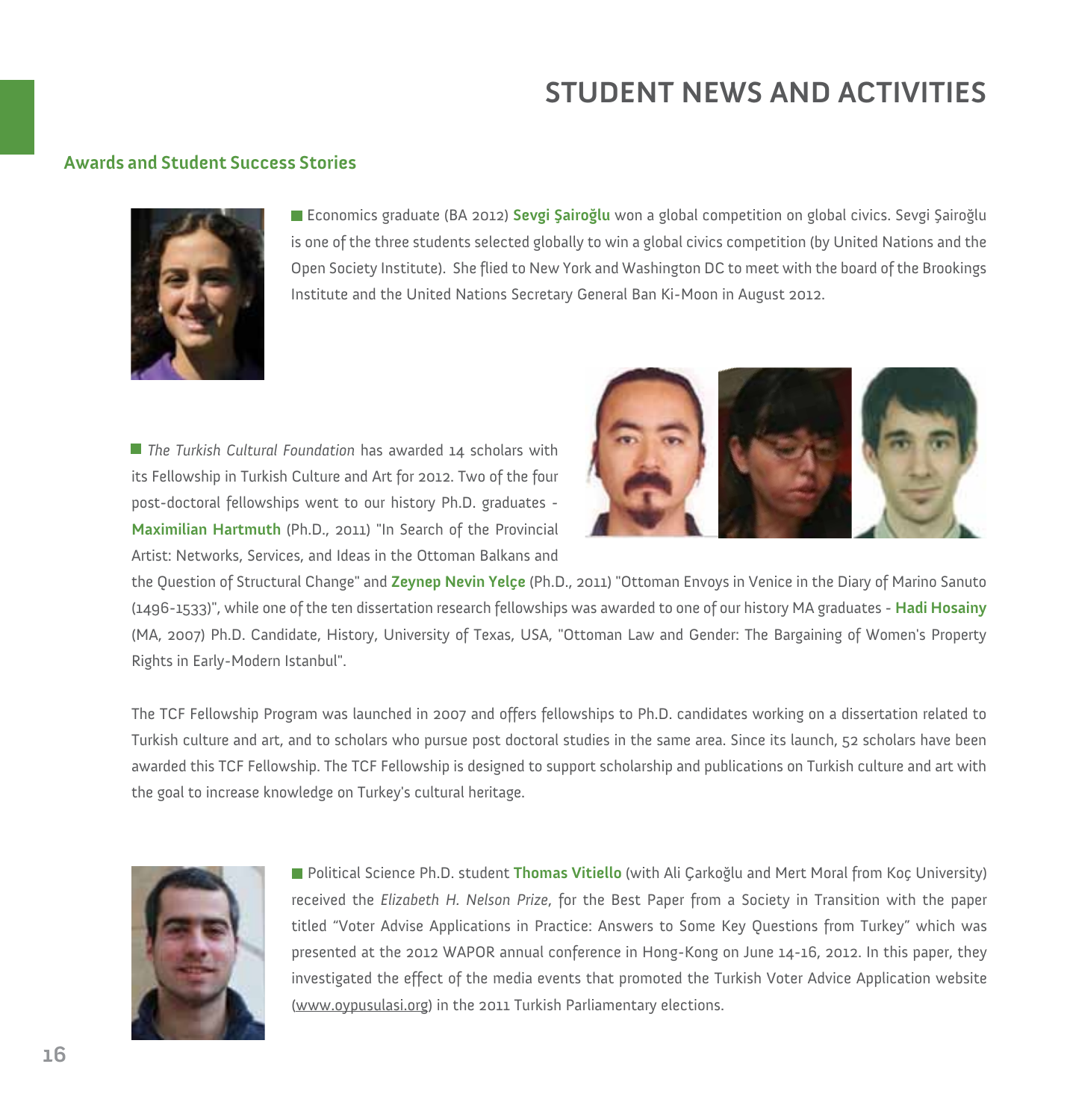

VACD graduate student **Serkan Taycan** was nominated semi-finalist in the first contemporary art prize of Turkey, *FULL Art Prize*. The works of the 13 semi-finalists were selected from amongst nearly 300 applications by the jury members. Full Art Prize aims that the artists selected through a democratic and transparent application procedure with the votes of an independent jury consisting of members that will be changed annually, would each contribute to the making of the art of the future.

VACD graduate (BA 2007) **Meriç Algün Ringborg** was selected as Henkel Turkey's finalist for *Henkel Art Award - Middle and East Europe*. Meriç lives in Stockholm and received her MA from Stockholm Royal Institute of Arts.

The Henkel Art Award honors outstanding and innovative works submitted by visual artists in the fields of painting, drawing, photography, video and installation. The winner will be announced at a gala ceremony to be held in Vienna in October 2012. The winner will not only be given a monetary prize, but an exhibition in his or her native country and an individual presentation in Vienna.





VACD alumni (MA 2012) **Sinan Büyükbaş**'s 3D typographic art-work "Kandinsky Type" was selected by the behance.net team to be featured on the home page of their famous design portal.

VACD MA student **Cemre Yeşi**l's portfolio was selected for the photography workshop organized by Atelier de Visu, in Marseille, France. The workshop was directed by Antoine D'agata from Magnum Photography Agency. 13 photographers from 13 countries all around the world participated in the workshop.

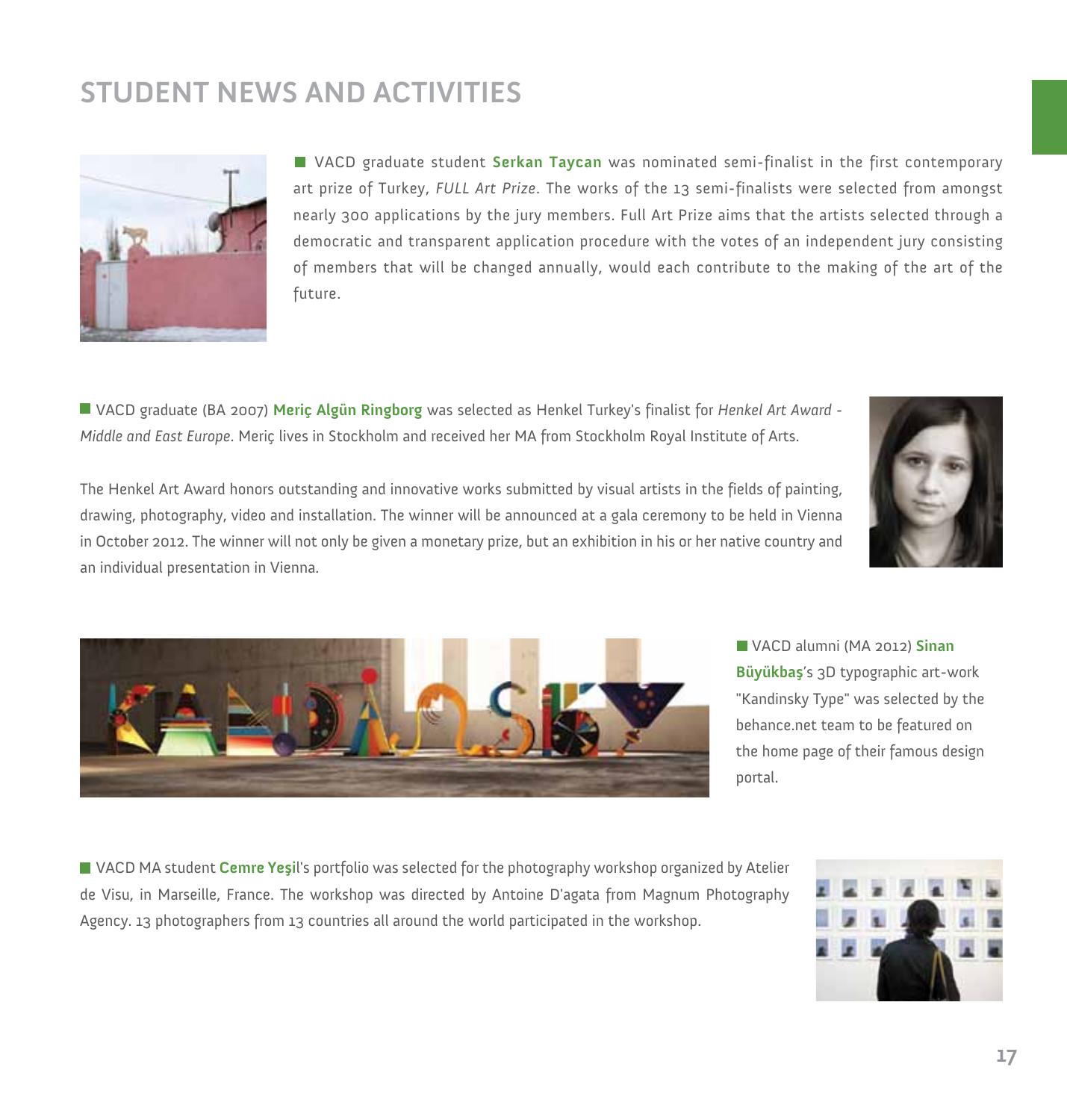#### **Publications**

#### **Articles**

**Aylin Aydın** and **Işıl Cerem Cenker Özek**, "Public confidence in government: empirical implications from a developing democracy", *International Political Science Review*, Vol.33, No.2, March 2012, 230-250 (SSCI)

**Aybars Görgülü**, "A dispute over Nagorno-Karabakh: a protracted conflict", *Review of Armenia Studies*, No.25 2012, 47-66

#### **Book Chapters**

**Aybars Görgülü**, "The litmus test for Turkey's new foreign policy: the historical rapprochement with Armenia", Another Empire? A Decade of Turkey's Foreign Policy Under the Justice and Development Party, Öktem, Kerem and Kadıoğlu, Ayşe Gülden and Karlı, Mehmet (eds.), İstanbul: İstanbul Bilgi University Press 2012, 281-295

**Aybars Görgülü**, "Turkey and the South Caucasus in 2010", Caucasus 2010, Iskandaryan, A. (ed.), Yerevan: Caucasus Institute 2012, 140-154

#### **PhD Degrees Conferred**

**PhD** in Political Science: Aylin Aydın, dissertation title: "Strategic Interaction Between Courts and Political Actors in the Context of Developing Democracies" supervised by **Sabri Sayarı**.

PhD in Political Science: **Öykü Uluçay**, dissertation title: "Negotiating Diversity, Reciprocity and Civility: An Example of a Woman's Coalition in Turkey" supervised by **Ayhan Akman**.

PhD in Political Science: **Merzuka Selin Türkeş Kılıç**, dissertation title: "Accounting for Variation in Political Party Closures: The EU's Framing in DTP and Batasuna Decisions" supervised by **Meltem Müftüler-Baç**.

PhD in History: **Muhammed Talha Çiçek**, dissertation title: "Cemal Pasha's Governorate in Syria, 1914-1917" supervised by **Hakan Erdem**.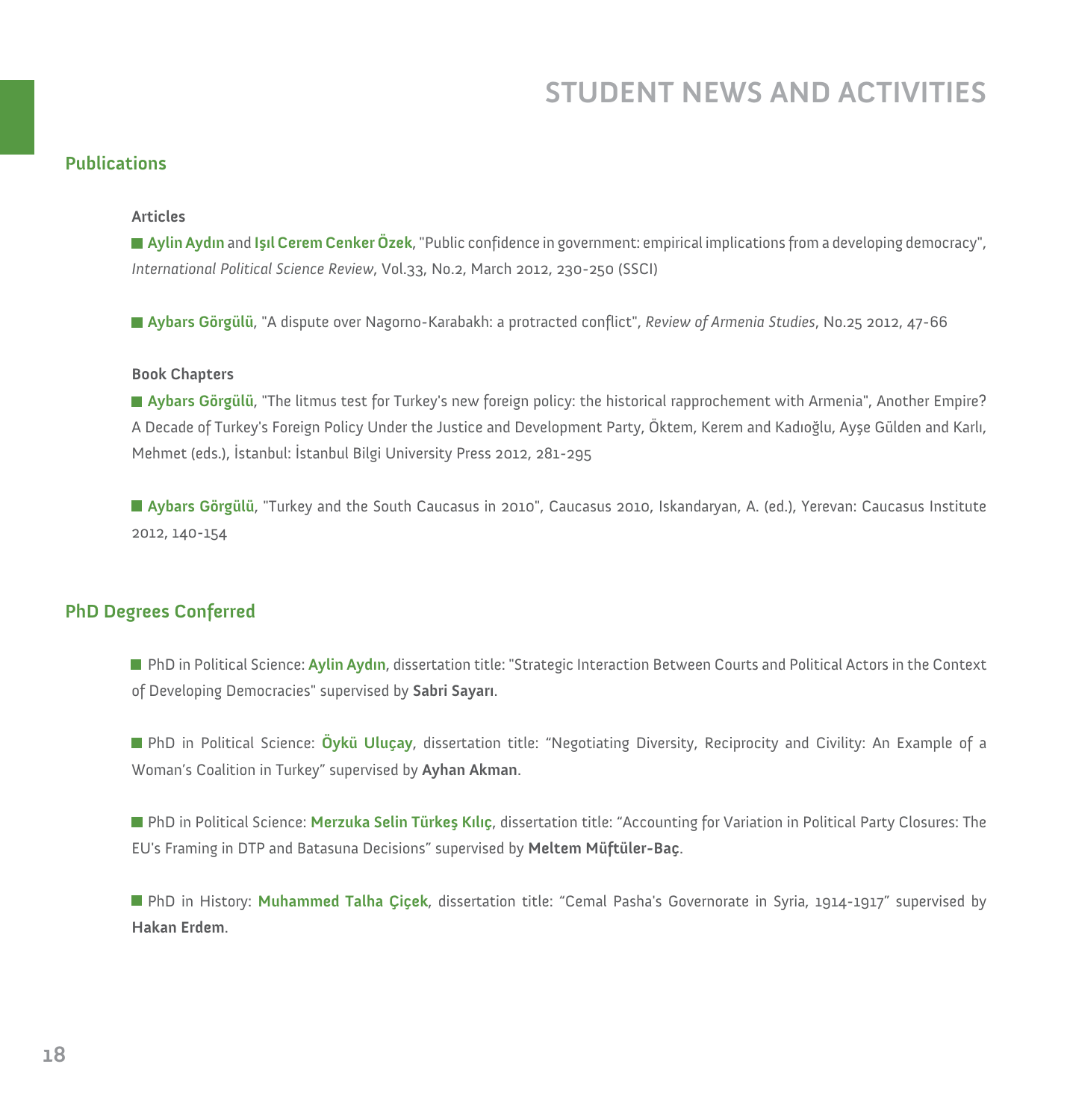#### **Conference Participation**

**Damla Cihangir**, Political Science PhD student, presented her paper "Re-emergence of "Differentiated Integration" Discussions After the Economic Crisis: Is This the End of the Eu?" At Collapsing Europe?, 6th Annual Conference of University of Birmingham Graduate Centre for Europe between 26-27 March 2012.

**Doğu Durgun**, Political Science PhD student, presented his paper "Fathers and Sons: Ahmet Davutoğlu's Foreign Policy Discourse in the Post-Cold War Era" at the International Studies Association's Annual Convention held in San Diego, California between April 1- 4, 2012.



**Gül Arıkan Akdağ**, Political Science PhD student, presented her paper "Distribution of Material Incentives for Ethnic Mobilization: The Case of Turkey" at the 70th Midwest Political Science Association Conference held in Chicago between April 12-15 April, 2012.

**Melahat Fındık**, History MA student, presented her paper titled "Local Reactions to Central Practices: The Barzan Case" at the 27th Annual Middle East History and Theory Conference held at the University of Chicago, on May 4-5, 2012.

**Aykut Mustak**, History PhD student, presented his paper titled "Death of a Banker: Dimitrios Skanavis, d. 1788" at the "Debt and Dependence: 8th Annual Graduate History Symposium" organized by the University of Toronto, on February 3-4, 2012; and "In Through the Out Door: Muhsinzade Abdullah Pasha's Provincial Career" at the 27th Annual Middle East History and Theory Conference organized by the University of Chicago on May 4-5, 2012.

**İpek Demirsu**, Political Science PhD student, presented her paper titled "Is WikiLeaks the Harbinger of Global Civil Society or a Re-affirmation of Realism in World Politics?" at the BISA-ISA Joint Conference held in Edinburgh on 20-22 June, 2012.

**Duygu Sonat**, Political Science PhD student, presented her paper titled "Determinants of Social Benefit Allocation: The Case of Programa Jefes de Hogar Desocupados in Argentina" at the 4th ECPR Graduate Student Conference held in Bremen between July 4-6, 2012.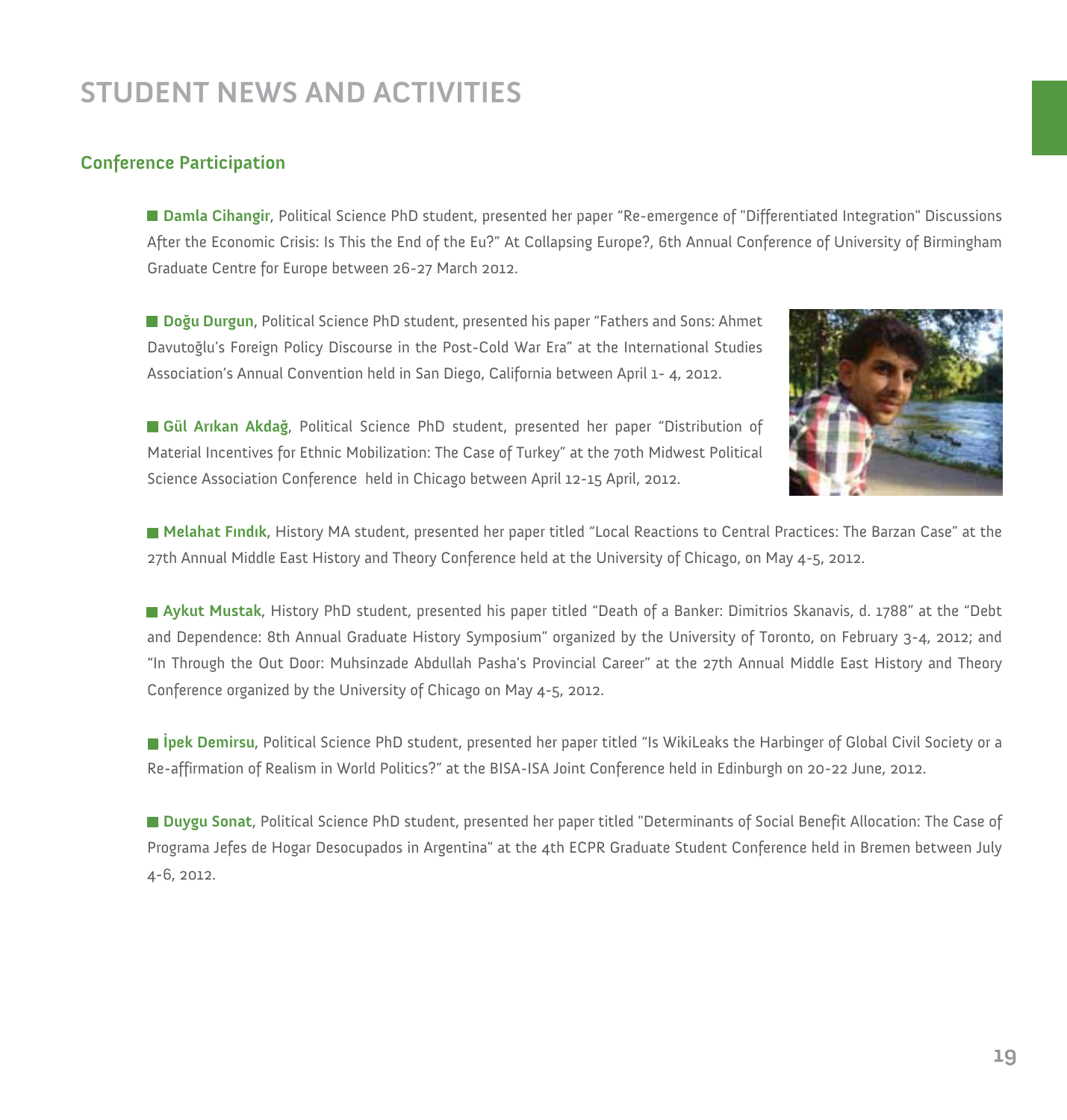#### **Student and Alumni Exhibitions**

Student works of *VA 204 Language of Drawing II* course were displayed at **Following My Dreams**: **Midterm**, FASS Art Gallery, April 30 – May 16, 2012.

**Participants:** Sedef Uluğ, Yaren Bilici, Başak Aras, Cemre Mavioğlu, Hayriye Tuğçe Evirgen, Ceren Tekşahin, Başak Erbakan, Reysi Leon, Müge Mahmutçavuşoğlu, Begüm Bahçecik, Burcu Bilge, Belmin Plevneli, Selin Sargut, Mert Koç, Muhammed İlbey Bulut, Ali Kanıbelli, Mina Melis Karslıoğlu, Linda Koster, Efe Özmen, Berna Roksan Sarıoğlu, Utkan Bugay, Bengisu Yılmaz.





**Cemre Yeşil**'s photography series called *"When I was a kid, the clouds were blue"* was exhibited in three different places; Atelier de Visu, Marseille, İMÇ 5533, İstanbul and UFAD, Bursa.

Cemre Yeşil's solo exhibition *"Biz Öyle Birşey Yaşamadık"* was displayed at Genç Fotoğraf İnsiyatifi between June 22 - August 22, 2012.

**Korhan Karaoysal**'s graduate exhibition "*FaçaFacade*" was displayed at FASS Art Gallery between August 6 - 20, 2012. This photography exhibition was also exhibited in Genç Fotoğraf İnsiyatifi between August 24 - September 18, 2012. The exhibition was a graduation project supervised by **Murat Germen** and portrays customized automobiles and their drivers/owners.





**Aras Sedding** "Transfer", group exhibition, Kare Art Gallery, June 14 - July 30, 2012.

*Transfer* features the work of four artists who explore the many ways we interpret and perceive the world. The exhibition focuses on how one's cultural background, education and knowledge shapes memory, experience and judgements. Aras used found photographs to explore the meaning of identity and family history.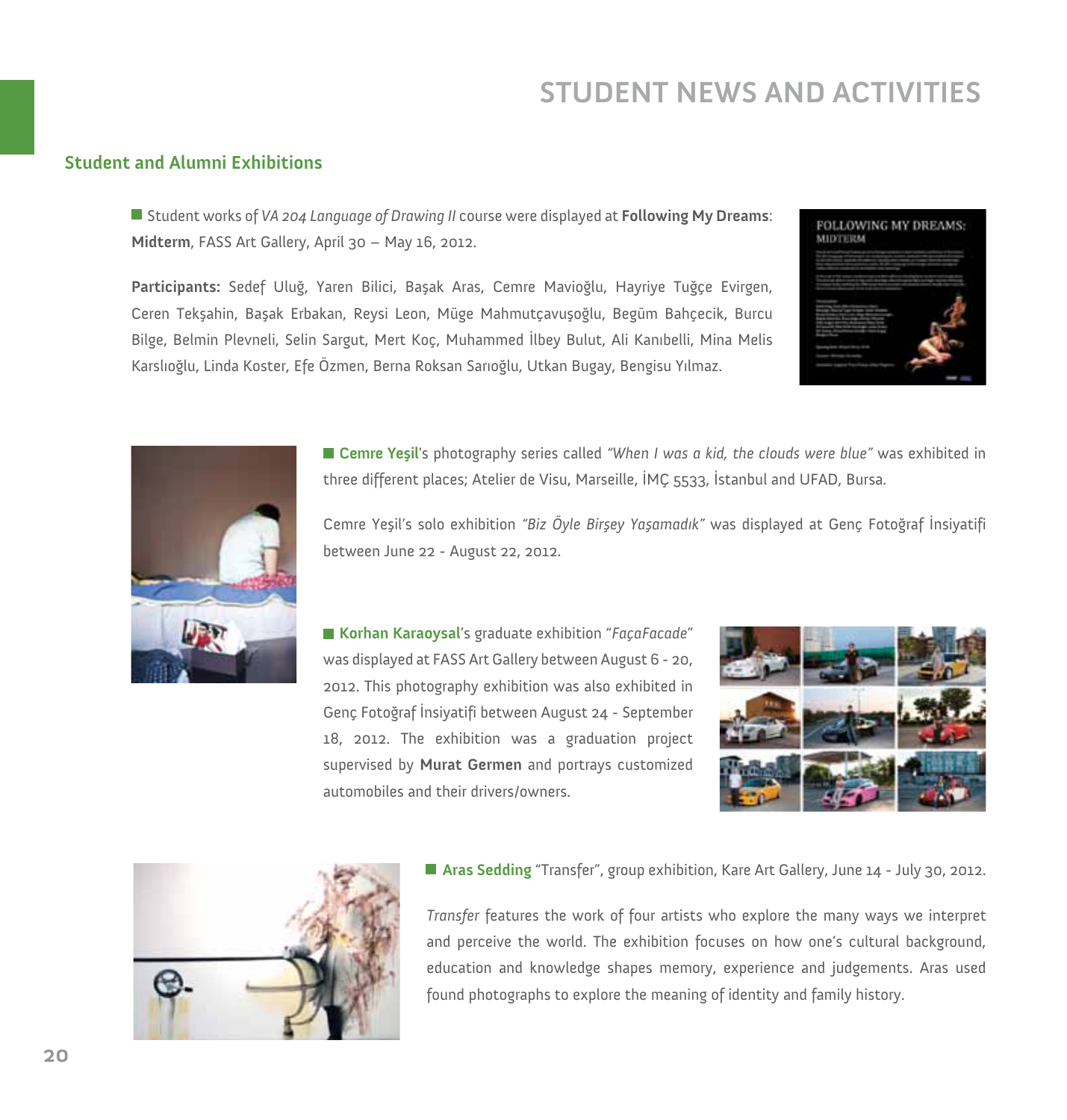*Many FASS graduates will continue their studies in MA and PhD programs abroad with scholarships from prestigious institutions.*

| Armanç Yıldız / CULT BA / University of Warwick, MA in<br>International Performance Research | <b>Idil Edes</b> / POLS MA / Duke University, PhD in Political Science       |
|----------------------------------------------------------------------------------------------|------------------------------------------------------------------------------|
| Berra Topçu / CULT MA / University of Massachusetts Amherst,                                 | Başak Gemici / SPS BA / Koç University, MA in Comperative                    |
| PhD in Anthropology                                                                          | Studies in History and Society                                               |
| Doruk Tatar / CULT MA / State University of New York at                                      | Hale Sirin / SPS BA / University of Chicago, MA in Social<br><b>Sciences</b> |
| Buffolo, PhD in Comparative Literature                                                       | Isin Taylan / SPS BA / Central European University, MA in                    |
| Duygu Yeni / CULT MA / Syracuse University, PhD in Religion                                  | History                                                                      |
| Duygu Ula / CULT MA / University of Michigan, Ann Arbor, PhD                                 | Menevis Cilizoğlu / SPS BA / University of North Carolina, PhD               |
| in Comparative Literature                                                                    | in Political Science                                                         |
| Nora Tataryan / CULT MA / Concordia University, PhD in Social                                | Kerim Gökşin Baybek / SPS BA / University of Delaware, MA in                 |
| and Cultural Analysis                                                                        | Energy and Environmental Policy                                              |
| Hasan Enes Ağaoğlu / ECON BA / University of Edinburgh, MSc                                  | Elvin Akkan / VACD BA / Nuova Accademia di Belle Arti Milano,                |
| in Finance and Investment                                                                    | MA in Product Design                                                         |
| Salih Keçoğlu / ECON BA / Stanford University, PhD in                                        | Gizem Apak / VACD BA / Brunel University, MA in Design                       |
| Economics                                                                                    | Strategy and Innovation                                                      |
| Sevgi Ceyda Şairoğlu / ECON BA / Oxford University, MSc in                                   | Nihan Somay / VACD BA / Ecole Cantonale d'Art du Valais, MA                  |
| Economic for Development                                                                     | in Public Spheres                                                            |
| Aysu Okbay / ECON MA / Erasmus University Rotterdam, PhD                                     | Özgün Kılıç / VACD BA / London Royal College of Art, MA in                   |
| in Economics                                                                                 | Animation                                                                    |
| Başak Canbak / ECON MA / Washington University in St Louis,                                  | Sedef Aydoğan / VACD BA / Muthesius Kunsthochschule, MA                      |
| PhD in Economics                                                                             | in Digital and Interactive Media                                             |
| Fulya Yüksel Ersoy / ECON MA / Stanford University, PhD in                                   | Sevil Kaynak / VACD BA / New York Academy of Art, MFA in                     |
| Economics                                                                                    | Painting                                                                     |
| Hayri Alper / ECON MA / Vanderbilt University, PhD in                                        | Yaman Terzioğlu / VACD BA / Purdue University, MFA in Visual                 |
| Economics                                                                                    | Communication Design Electronic and Time Based Art                           |
| Ali Atabey / HIST MA / Arizona University, PhD in History                                    |                                                                              |

**Batuhan Görgülü** / POLS MA / New York University, PhD in Political Science